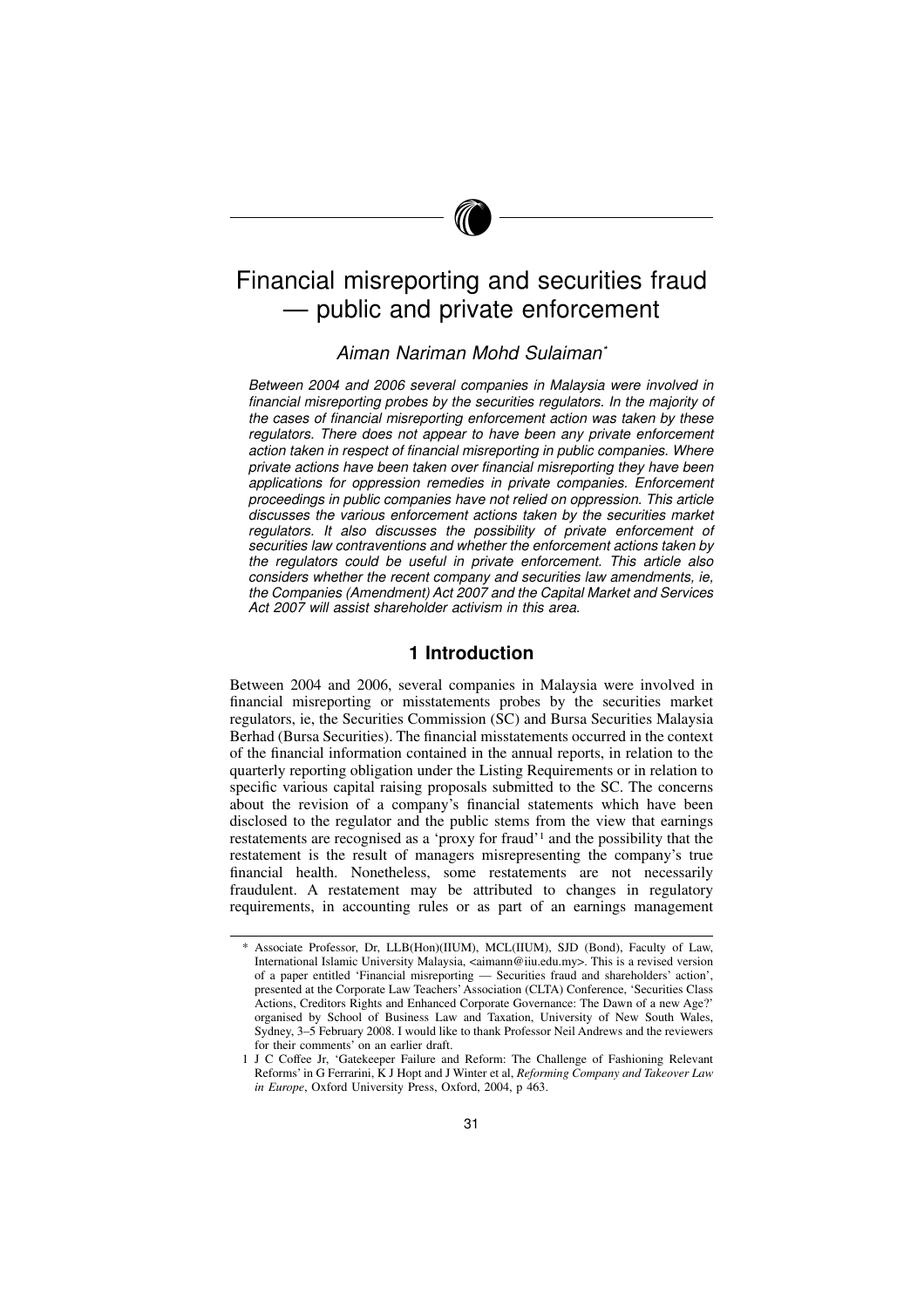strategy.<sup>2</sup> However, in some of the more well known corporate scandals in recent years, misreporting of earnings were part of elaborate plans by managers or directors to ensure personal financial benefits. There is also empirical research showing the possibility of insider trading during the periods in which the financial misreporting was in existence in which insiders benefited from the inflated earnings or where insiders did not sell hoping that the information would not be revealed and that the company's share price would continue to rise.<sup>3</sup> In the United States, for example, several reasons have been identified as providing the motive for, and creating the opportunity for instances of, financial misreporting:

the sustained bull market, which made investors pay less attention to issuer credibility; judicial and legislative developments making private securities litigation harder to bring; a reduction in SEC fiscal and political resources; conflicts of interest in the accounting profession and elsewhere, and financial innovation, technological innovation, and the explosive growth of options-based executive compensation<sup>4</sup>

Failure at board level which may be attributed to human greed and lack of business morality has also been identified as another reason for financial misreporting.<sup>5</sup>

This article discusses the various enforcement tools that are available to the securities market regulators that range from a reprimand to judicial proceedings and litigation, reflecting what the securities market regulator specifically the SC — state as a strategic approach to enforcement. While this reflects an awareness of the need to have a range of enforcement tools to suit the severity of a contravention and reflects the approach now widely applied by regulatory authorities elsewhere, the instances of financial misreporting in relation to public companies have largely been left to the securities regulator to enforce, in contrast to shareholders' suits which are common in more advanced economies. This article also discusses the possibility of private enforcement of securities law contraventions and whether the enforcement actions taken by regulators could be useful to a private litigant. It considers whether the recent company and securities law amendments, ie, the Companies (Amendment) Act 2007 and the Capital Market and Services Act 2007) will increase shareholder activism in this area.

<sup>2</sup> Ibid, pp 465–6.

<sup>3</sup> See O Z Li and Y Zhang, 'Financial Restatement Announcements and Insider Trading', October 2006, at <http://ssrn.com/abstract=929539>; S L Summers and J T Sweeney, 'Fraudulently Misstated Financial Statements and Insider Trading: An Empirical Analysis' (1998) 73(1) The Accounting Review 131–46; M S Beasley, 'An Empirical Analysis of the Relation between the Board of Director Composition and Financial Statement Fraud' (1996) 71(4) The Accounting Review 443–65.

<sup>4</sup> D C Langevoort, 'Robert Clark's Corporate Law: Twenty Years of Change: Internal Controls After Sarbanes-Oxley: Revisiting Corporate Law's "Duty of Care as Responsibility for Systems"' (2006) 31 Iowa Jnl of Corporation Law 949; citing J C Coffee Jr, 'Gatekeeper Failure and Reform: The Challenge of Fashioning Relevant Reforms' (2004) 84 Boston Uni L Rev 301.

<sup>5</sup> See Coffee, above n 1, p 456.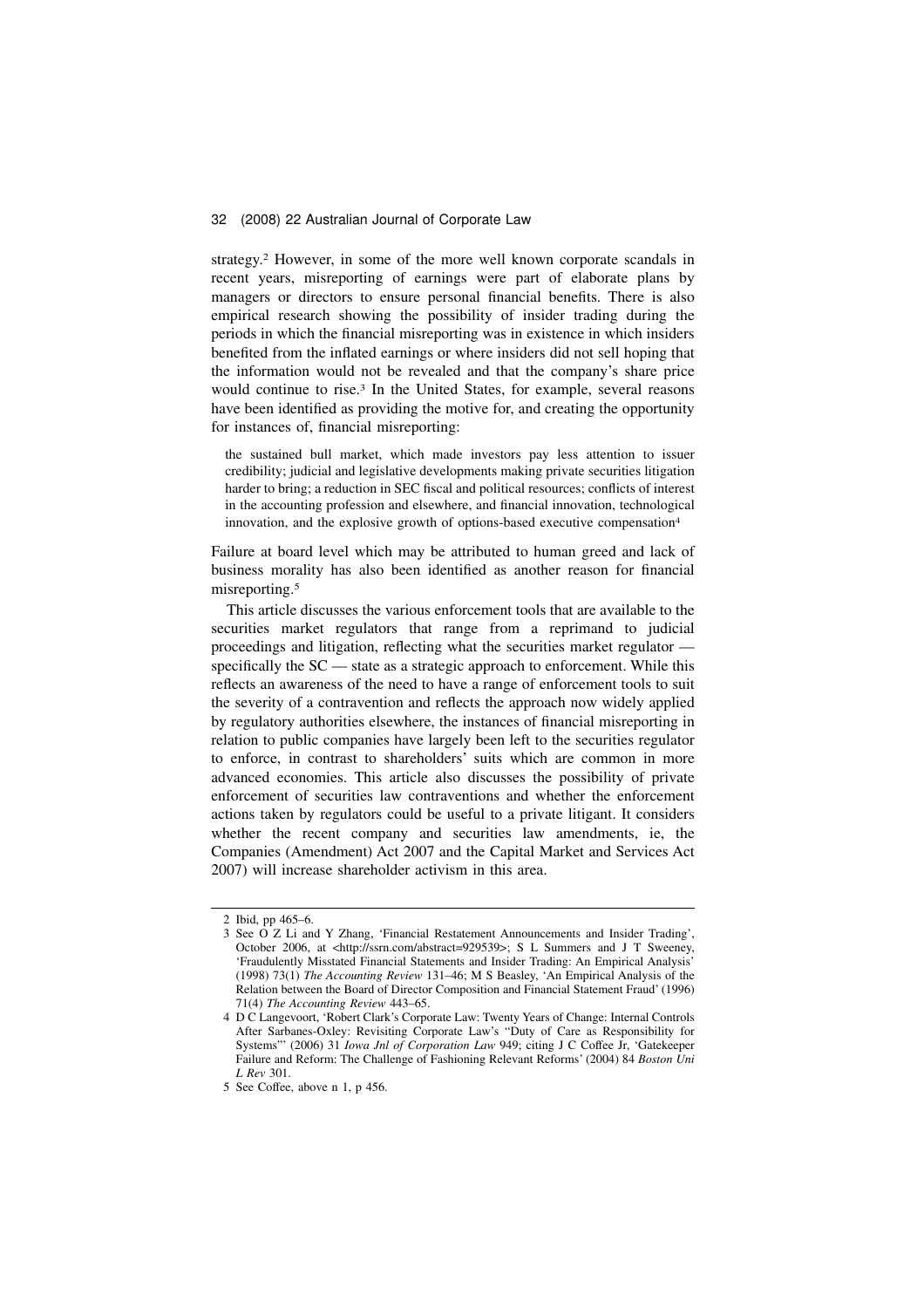### 2 Public enforcement of financial misreporting

In general, the main statute regulating the securities market in Malaysia is the newly passed Capital Market and Services Act 2007 (CMSA).<sup>6</sup> Under the CMSA, the SC is authorised to initiate criminal proceedings as well as civil actions for contravention of the securities law, in addition to administrative sanctions that may be imposed without having recourse to the courts.

### (a) Criminal prosecutions

Throughout 2007, 16 persons were charged with financial misreporting.<sup>7</sup> In these criminal proceedings, the SC has taken the stance that instances of financial misreporting in the annual report could be prosecuted as disseminating false or misleading information under ss 122B and 122C of the SIA.<sup>8</sup> These are now ss 369 and 370 of the CMSA 2007. An example is Transmile Group. On 15 February 2007, the board of Transmile approved the unaudited results and released them to Bursa Malaysia. The approval was given despite several audit concerns and issues which were highlighted in the audit committee meeting a day earlier. These matters were not brought to the attention of the board by the audit committee until much later, on 27 April 2007. Immediately after, on 30 April 2007, Transmile applied to Bursa Malaysia to postpone the release of its audited accounts but the application was rejected. Bursa Malaysia's announcement on that day indicated that Transmile had failed to submit its audited financial statements as the auditor was still finalising the financial statements. On 4 May 2007, the company's external auditor informed the board in writing that it was unable to obtain relevant supporting documents from management. These documents were required to verify certain transactions relating to trade receivables and related sales and additions to property, plant and equipment that would have enabled the auditors to satisfy themselves on the fairness or validity of those transactions. The board also announced that it had commissioned a special audit relating to these matters.<sup>9</sup> The unaudited results which were approved by the board and released to Bursa Malaysia showed that the company's profit before tax for the year ended 31 December 2006 was RM206.734 million. The final report of the special audit showed that instead of making a profit, the

<sup>6</sup> The CMSA is a consolidating Act which now encompasses the former Securities Industry Act 1983, the Futures Industry Act 1993 and Pt IV of the Securities Commission Act 1993 which deals with fund raising activities. The CMSA is supported by the Capital Markets and Services Regulations 2007, the Licensing Handbook and the Guidelines on Regulation of Markets. The CMSA which was passed by Parliament in May 2007, came into force on 28 September 2007.

<sup>7</sup> See at <http://www.sc.com.my/eng/html/enforcement/CriProsecution2007.html>.

<sup>8</sup> More recently, the SC has also commenced criminal proceedings against directors of Megan Media for financial misreporting. The charges were for making false statements to Bursa Malaysia in relation to the company's revenue figures. SC Press Release, 'SC charges Megan Media financial controller and executive chairman — seeking Interpol to help arrest Megan Media executive director', 10 December 2007. See also SC Press Release, 'SC charges Dato Ng Kim Weng for falsifying information in Polymate Holdings Berhad 2003 Annual Report', 7 February 2007. Several of the directors of Nasioncom have been charged either for authorising the making of false and misleading statements or abetting the commission of the offence.

<sup>9</sup> Announcement to Bursa Malaysia dated 7 May 2007.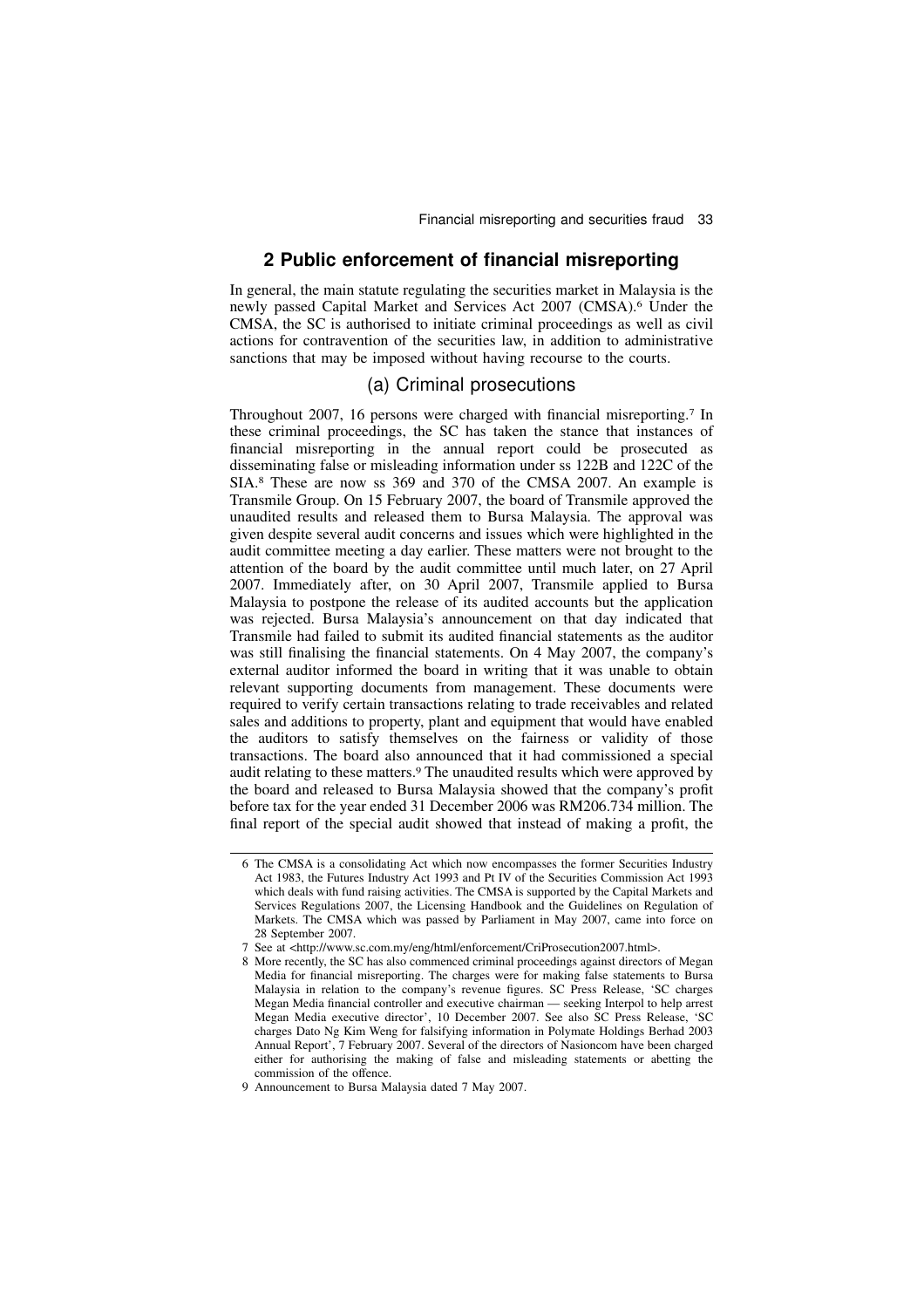company had suffered loss of RM172 million. The special audit was also extended to cover 2004 and 2005 and the financial statements were also shown to be inaccurate in indicating profit instead of loss.

The SC subsequently initiated criminal proceedings against several directors. They were the chief executive officer (Gan), the chief financial officer (Lo), an executive director (Khiudin) and two non-executive directors (Chin and Shukri). While Gan, Lo and Khiuddin were charged with abetting the making of a statement that was misleading in a material particular under s 86(b) of the SIA, read with s 122C(c), the charges against the non-executive directors were for knowingly permitting the making of a misleading statement to Bursa Malaysia, under s 122B of the SIA. It was alleged that they knew that the statement submitted was misleading when they authorised its submission to the SC. The criminal proceedings against the two non-executive directors were only initiated after they had failed to pay the compound of RM500,000, an administrative penalty offered to each of them by the SC. These cases are still pending.

While criminal sanctions have both a deterrent and punitive value, they are perceived as too draconian as they often include custodial sentences which may not be appropriate. There are also views that courts are reluctant to make an order for a custodial sentence and instead impose modest fines that give the appearance that the law is weak, thus affecting the effectiveness of criminal sanctions as a deterrence mechanism.<sup>10</sup> This view is reflected in two cases prosecuted by the SC relating to the submission of false and misleading information where the courts substituted a fine for the custodial sentence.<sup>11</sup> In one a prosecution was brought by the SC against Yap Kim Seng the former managing director of Pasaraya Hiong Kong Sdn Bhd (PHK). Yap was charged on 25 April 2005 with submitting false information on the revenue of PHK for the year ended 31 March 2003. This information was submitted to the SC in connection with Ocean Capital Berhad's proposed corporate restructuring which included the proposed acquisition of PHK. Yap admitted that PHK's financial statements for the year ended 31 March 2003 contained fictitious

<sup>10</sup> Senate Standing Committee on Legal and Constitutional Affairs, Directors' Duties: Report on the Social and Fiduciary Duties and Obligations of Company Directors, AGPS, Canberra, 1989. A civil penalty provision is enforced by ASIC where a civil standard of proof is applicable. The civil penalty provision was first introduced in relation to the duties of directors but has since been expanded to cover the failure to comply with the statutory requirement to keep financial records and reports, prohibition against insolvent trading, financial benefits to related parties, share capital transactions, duties imposed on those involved in the management of managed investment schemes and market misconduct provisions which include the continuous disclosure obligation, market manipulation, insider trading, false trading, market rigging and dissemination of information about illegal transactions. The remedies available for the contravention of the above are a pecuniary order (ie, payment of a sum of money to ASIC), a compensation order for the corporation or a disqualification order.<br>11 See <http://www.s

<sup>11</sup> See <http://www.sc.com.my/eng/html/enforcement/CriProsecution2006.html>. The prosecution was against Wira Tjakrawinata, also known as Kenneth Chow, and was relating to Omega Holdings Bhd. He was sentenced in the Sessions Court to one year's imprisonment and fined RM500,000 (in default one month's imprisonment). The High Court allowed the appeal against the sentence and quashed the decision by the Session Court and substituted the sentence with one day's imprisonment and RM2 million fine (in default of 24 months' imprisonment).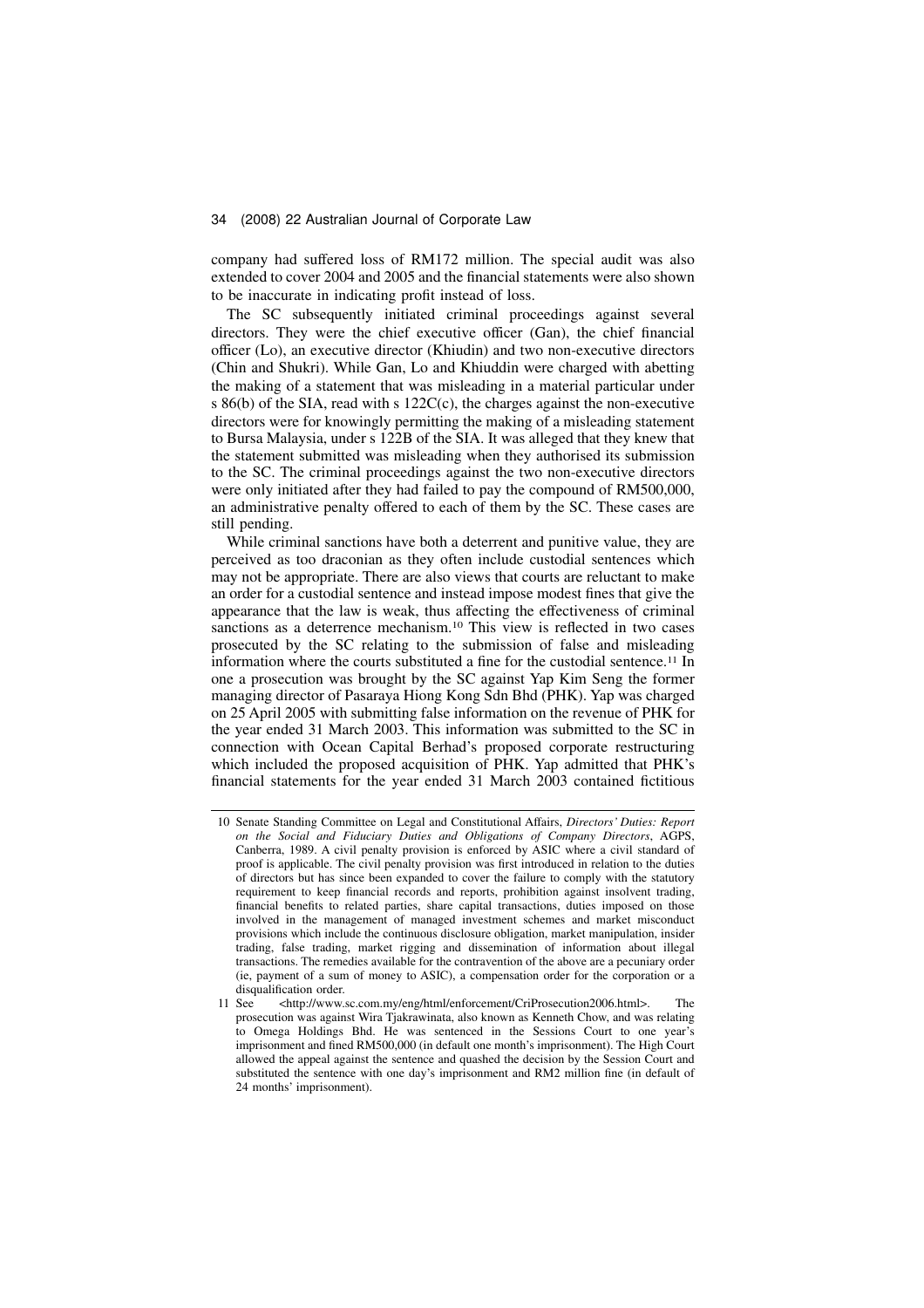sales which had the effect of increasing PHK's profit before tax. The Sessions Court had imposed a sentence of two years imprisonment on him on 16 January 2006 after he pleaded guilty to the charge.<sup>12</sup> However, on his appeal against the custodial sentence, the High Court allowed the appeal and substituted a fine of RM500,000 for the custodial sentence.<sup>13</sup>

# (b) Civil proceedings by the regulators

While the sanctions regime for corporate and securities law in Malaysia largely relies on criminal proceedings and criminal sanctions, the SC is authorised to commence civil actions for contravention of the securities law. This power has not been in existence for very long. Civil actions by the securities market regulator, ie, the Securities Commission, for securities law contraventions were only introduced in 2000. Originally this was confined to insider trading cases.<sup>14</sup> It was later expanded to other market offences. The new Capital Market and Services Act 2007 has given the SC additional powers to initiate tougher civil actions for contraventions of the securities law and extends to cover conduct amounting to false trading, market manipulation, fraudulently inducing persons to deal in securities and disseminating information that is false or misleading,<sup>15</sup> the use of manipulative and deceptive devices,<sup>16</sup> insider trading,<sup>17</sup> offences relating to futures trading<sup>18</sup> and for any contravention of the securities law relating to fundraising activities.<sup>19</sup> The civil action may be taken if the SC considers that it is in the public interest to initiate a civil action. This power has been used by the SC in relation to an insider trading case,<sup>20</sup> the disgorgement of profits wrongfully obtained and the freezing of a company's assets.<sup>21</sup> It has also been taken for the recovery of funds for investors in relation to unauthorised fundraising activities involving

- (a) he does not care whether the statement or information is true or false; or
- (b) he knows or ought reasonably to have known that the statement or information is false or misleading in a material particular.

See also Securities Industry (Compliance with Approved Accounting Standards) Regulations 1999.

- 16 Section 200 of the CMSA 2007 for contravention of ss 175, 176, 177, 178, 179 and 181 of the CMSA 2007.
- 17 Section 201(5) for contravention of s 188 of the CMSA 2007.
- 18 Section 211 for contravention of ss 202, 203, 204, 205, 206, 207 and 208 of the CMSA 2007.
- 19 Section 358 for contravention of Pt IV and any regulations under the CMSA 2007.
- 20 SC Press Release, '90% aggrieved Bernas investors compensated milestone SC civil recovery action — 41 others yet to claim entitlement', 24 August 2006.
- 21 SC Press Release, 'SC obtains injunction to safeguard RM20 million in Ayer Molek's monies', 7 September 2007; SC Press release, 'SC files RM2.5 million restitution suit against FTEC Resources Managing Director', 1 October 2007.

<sup>12</sup> SC Press Release, 'SC secures conviction of Yap Kim Seng for falsifying information in Pasaraya Hiong Kong case', 16 January 2006. Anther director, Yap Kim Fatt was also charged but the charge against him was withdrawn when Yap Kim Seng made a guilty plea.

<sup>13</sup> See at <http://www.sc.com.my/eng/html/enforcement/CriProsecution2006.html>.

<sup>14</sup> Section 90A of the SIA 1983, now s 201 of the CMSA 2007. 15 See the former s 86 of the Securities Industry Act 1983:

Subject to section 87B, a person shall not make a statement, or disseminate information, that is false or misleading in a material particular and is likely to induce the sale or purchase of securities by other persons or is likely to have the effect of raising, lowering, maintaining or stabilising the market price of securities if, when he makes the statement or disseminates the information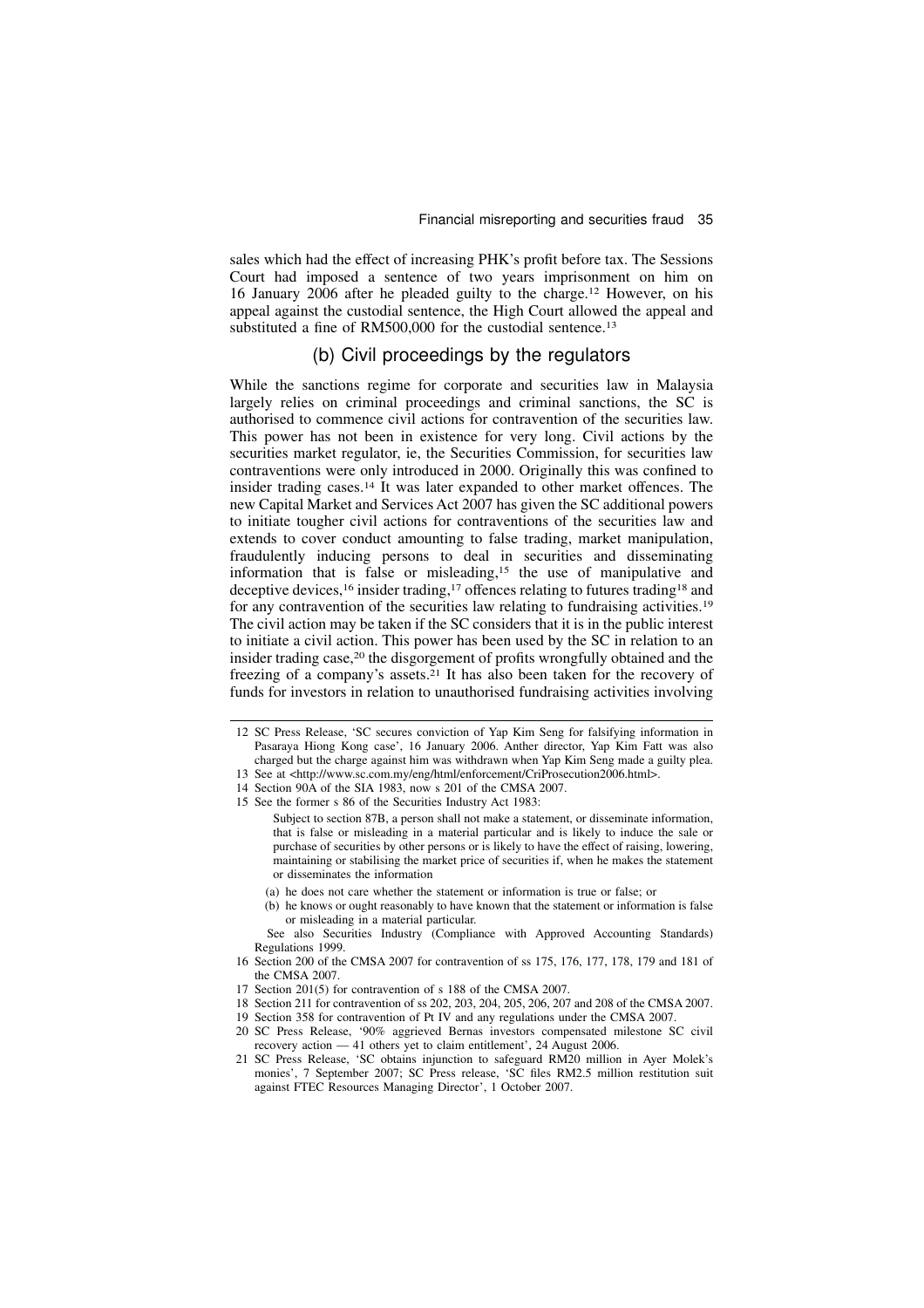a fund management company which had engaged unlicensed individuals to solicit and receive funds on its behalf for an unapproved investment scheme. While a substantial amount had been returned to investors, the shortfall was recovered from the company and its executive director by the SC.<sup>22</sup> Nonetheless, there have not been any civil proceedings taken by the regulatory authority for financial misreporting.

The consequence of a civil action by the SC is that the wrongdoer can be ordered to disgorge profits made out of the wrongful conduct, in addition to a civil penalty not exceeding RM1 million that may be obtained by the SC or, in the case of a contravention of the fundraising activities, triple the amount of the contravention or any disqualification action that may also be initiated by the SC.<sup>23</sup> The amount recovered by the SC under the civil penalty provision may be used firstly to reimburse the SC for costs and expenses incurred and to compensate any person who has suffered loss due to the contravention. Nonetheless, the SC is given the discretion not to distribute the compensation recovered if it considers that it is not practicable to compensate aggrieved persons because of the amount of the potential distribution or the difficulty of ascertaining or notifying the persons who are entitled to be compensated. In such a case the amount will be put into a fidelity fund or used to defray the costs of regulating the capital market.

The SC's enforcement tools that now includes initiating civil actions and civil penalty actions is similar to the powers of the Australian Securities and Investments Commission (ASIC). It is to be noted that the SC's power under the CMSA to commence a civil action in the public interest is not confined to breach of directors' duty but may be initiated in relation to any of the specified offences. In addition, although the SC has adopted the range of enforcement activities now practised by ASIC, the civil action that may be initiated does not reflect the ASIC's threefold categories of possible criminal, civil penalty or civil actions. The sanctions regime in Australia comprises of criminal and civil penalties enforced by the regulator as well as civil remedies which may be privately enforced by the company or its members. The range of enforcement actions in Australia that may be taken was introduced as a response to 'responsive regulation' theory.<sup>24</sup> In addition, under s 50 of the Australian Securities and Investments Commission Act 2001, ASIC may sue a director to recover compensation from the director who has breached his or her duties if it appears to ASIC that it is in the interest of the public. In

<sup>22</sup> SC Press Release, 'SC files R1.93 restitution suit against Powerhouse Asset Management and its executive directors', 7 November 2007.

<sup>23</sup> Section 360 of the CMSA 2007, where one of the orders that the court may make upon application by the SC is as follows:

<sup>(</sup>L) in a case where the person is a chief executive or director, an order removing him from office or that he be barred from becoming a chief executive, director or be involved in the management directly or indirectly, of any other public company for such period of time as may be determined by the court.

<sup>24</sup> See J Braithwaite and I Ayers, Responsive Regulation: Transcending the Deregulation Debate, Oxford University Press, 1992; Australian Treasury, Review of Sanctions in Corporate Law, March 2007; G Gilligan, H Bird and I Ramsay, Regulating Directors' Duties: How Effective are the Civil Penalty Sanctions in the Australian Corporations Law?, Centre for Corporate Law and Securities Regulation 1999; M Welsh, 'Eleven years on — An examination of ASIC's use of an expanding civil penalty regime' (2004) 17 AJCL 175.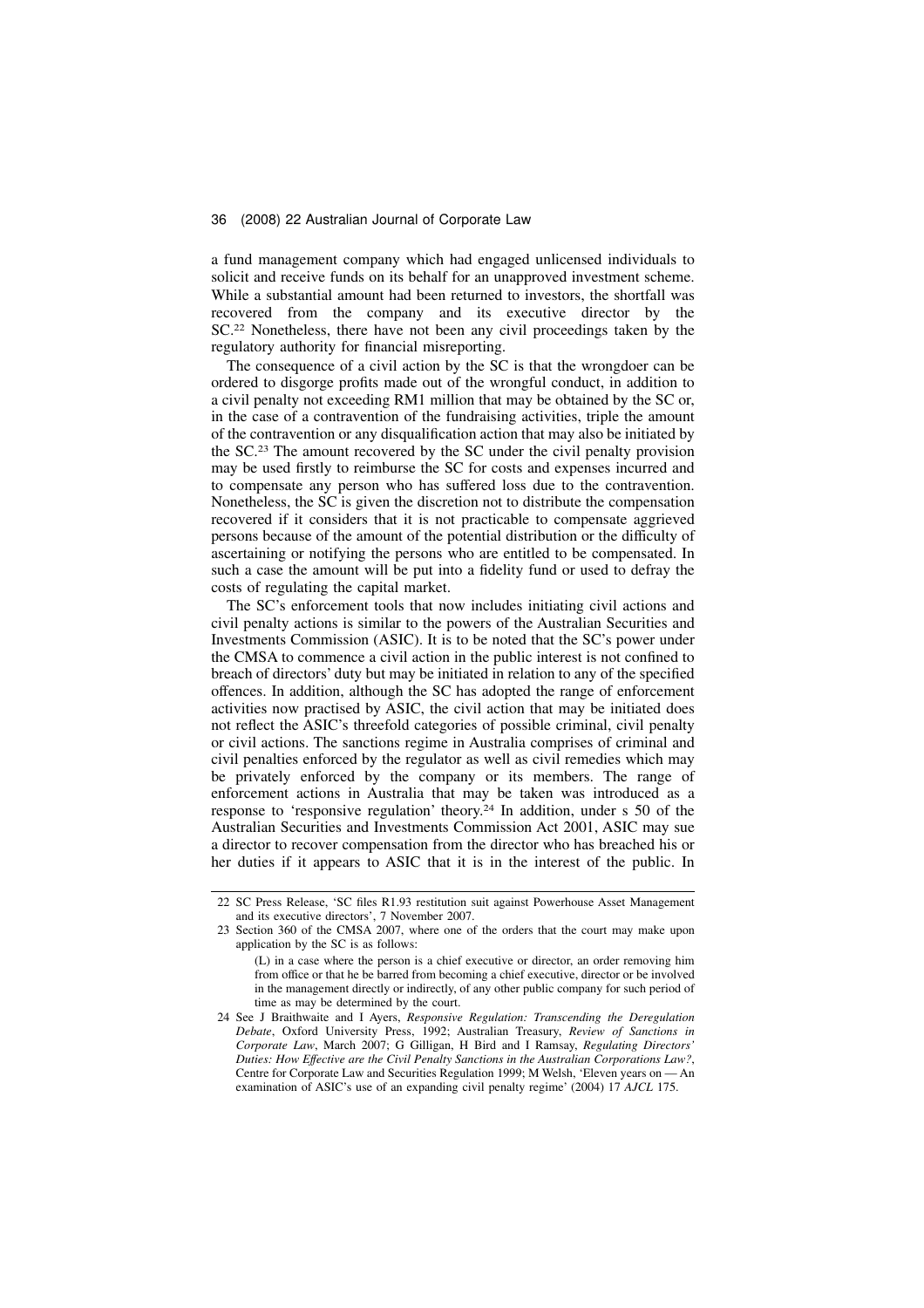contrast, the sanctions regime for corporate law in the United Kingdom is comprised primarily of a statutory penalty regime enforced by the regulator and the private enforcement of civil remedies which may be initiated by the company or its members. The former UK Companies Act 1985 contained s 438 under which the Secretary of State could bring civil proceedings on a company's behalf if it appeared to him or her that it would be in the interest of the public to do so. However, the UK Company Law Review has recommended the deletion of this provision.<sup>25</sup> The Company Law Review, while acknowledging the relevance of civil remedies, did not favour the involvement of the regulator 'in initiating proceedings to vindicate purely private rights' and that 'any such rights should be enforceable only by or on behalf of the persons who benefit from them'.<sup>26</sup>

### (c) Public/private reprimand and/or fine

Instances of financial misreporting have been largely enforced by SC and Bursa Malaysia by way of a public reprimand and fines imposed on the company as well as its directors. On 19 April 2005, Bursa Malaysia publicly reprimanded and imposed a fine on Goh Ban Huat in relation to inaccuracies in its unaudited fourth quarterly results for the financial year ending 31 December 2004. This reprimand arose out of the company's announcement in February 2005 of its unaudited accounts for the financial year which stated that the company had made a net profit of RM100.06 million. Not surprisingly, the company's share price increased tremendously after the announcement of the net profit.<sup>27</sup> On 7 March 2005, the company announced that it had become aware that it had made a mistake in relation to the accounting principles adopted in reporting its intra-group sales and purchase of assets. Its shares were immediately suspended from trading. On 8 March 2005 the company announced that instead of making a profit, it had actually made a net loss of RM20.84 million. The company's failure to eliminate profits arising from intra-group property sales had resulted in an overstatement of profits. On 17 May 2005, the SC publicly reprimanded Goh Ban Huat and its board of directors and imposed a fine of RM50,000 each against the managing directors and one of the executive directors.

On 7 August 2006, Bursa Malaysia publicly reprimanded Comsa Farms Berhad (COMSA) and its directors for inaccuracies in its fourth quarterly report for the financial year ended 31 March 2005 which had been released to the public.<sup>28</sup> This followed the company's failure to submit its annual audited accounts for that financial year for which the company had also been given a public reprimand and fine on 2 November 2005. According to the Listing Rules, the audited accounts for the financial year ended 31 March 2005 had to

<sup>25</sup> UK Steering Committee on Company Law Review, Modern Company Law: Completing the Structure, [please provide publisher details] Ch 13.

<sup>26</sup> Ibid, p 317.

<sup>27</sup> The share price rose dramatically by 61% to RM1.32 from 82 sen on 28 February 2005. When the shares were suspended on 7 March 2005, a total of 1.16 million shares had changed hands.

<sup>28</sup> Bursa Malaysia Media release at <http://www.bursamalaysia.com> dated 7 August 2006 (viewed 19 September 2006). On 7 June 2005, Comsa announced its fourth quarterly report for the financial year ended 31 March 2005.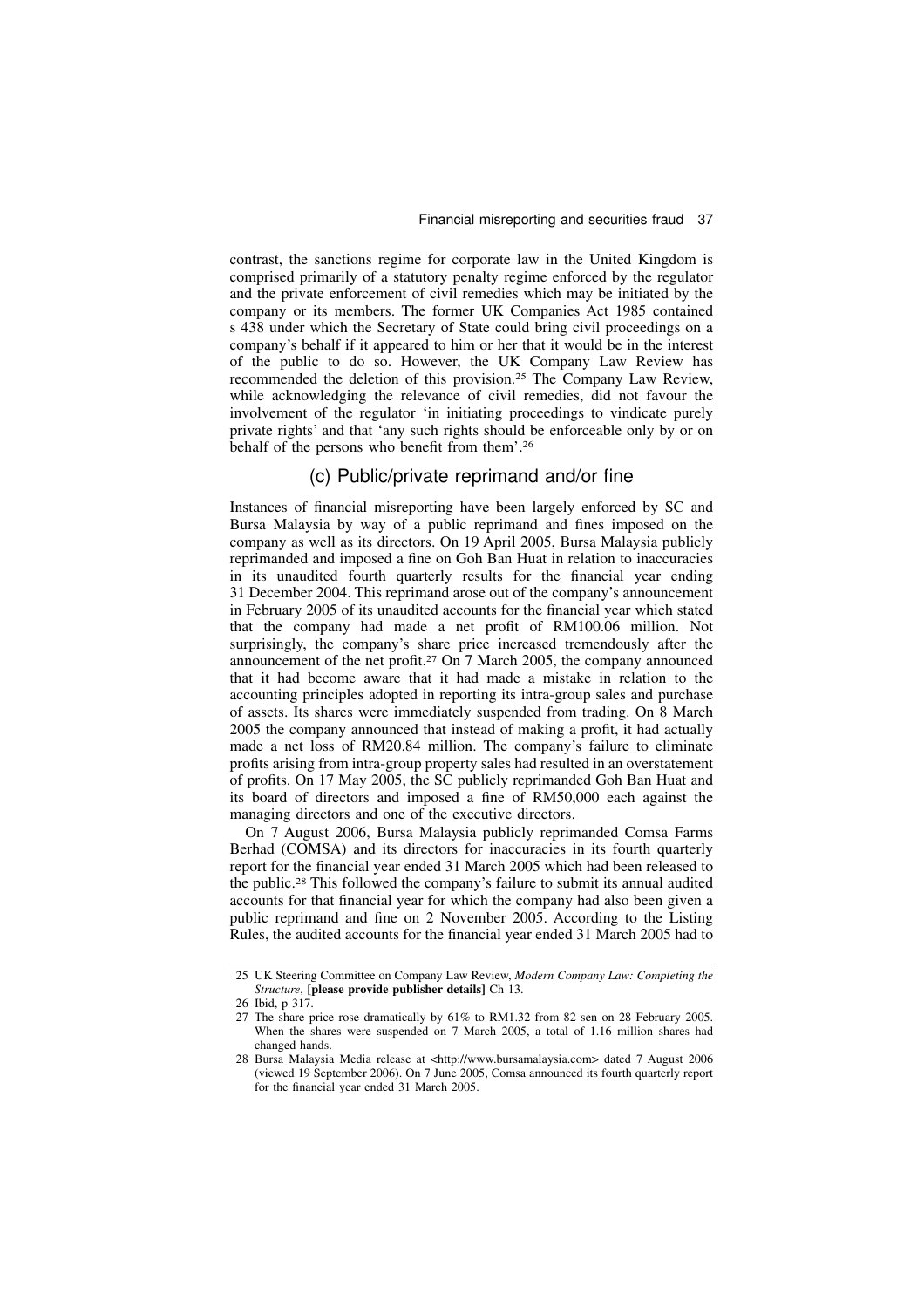be submitted to Bursa Malaysia on or by 30 October 2005. The company was informed that if it failed to do so the company's shares would be suspended from trading. The company applied to Bursa Malaysia for an extension of two months until 30 September 2005 to furnish its 2005 annual audited accounts but Bursa Securities rejected the application on 12 August 2005. On 10 October 2005, an announcement was made through Bursa Malaysia that the existing auditor has indicated its intention to resign and a change of auditor was effected through an extraordinary general meeting on 26 October 2005. On 21 November 2005, the new auditors were requested by the SC to undertake a verification exercise in relation to the draft audited accounts of the company for the financial year ended 31 March 2005. The audited accounts showed discrepancies between them and the unaudited accounts. The audited accounts were submitted only on 17 November 2006. They reported a loss of RM196 million compared to the profit of RM12.6 million in the unaudited accounts. One of the reasons for the deviation between the results as shown in the unaudited and audited accounts was the overstatement of sales.<sup>29</sup>

Bursa Securities also changed its enforcement focus in relation to financial statements in 2006, bringing more enforcement actions against directors of public listed companies that have delayed issuing their financial statements.<sup>30</sup> Executive directors, especially managing directors<sup>31</sup> and audit committee members<sup>32</sup> were also more frequently disciplined in relation to the financial misreporting. Often the director was given a public reprimand for permitting, either knowingly or where he or she had reasonable means for obtaining such knowledge, the company to breach a Listing Rule. In the criminal proceedings initiated by the SC for financial misreporting in Transmile and Megan Media, actions were initiated against the executive directors while non-executive directors were normally disciplined by other enforcement tools.

While a personal fine or reprimand against the directors is appropriate, the companies also have to bear the costs of the directors' mismanagement by being publicly reprimanded by Bursa Malaysia, as noted in the enforcement actions above. This is an issue that the UK Company Law Review discussed, ie, the appropriateness of imposing sanctions on either the officer in default or the company. It recommended that in general, there should be a presumption against criminal liability unless the act in question was capable of seriously

<sup>29 &</sup>lt;http://www.bursamalaysia.com> dated 5 April 2006 (viewed 19 September 2006), general announcement reference No CC-060405-69720.

<sup>30</sup> Bursa Securities Annual Report 2006, p 42.

<sup>31 &#</sup>x27;Public reprimand on WIMEMS Corporation Berhad and Public Reprimand and Fine on a Director of WIMEMS', 1 November 2007. The relevant listing rule that has been breached is for failure to take into account the adjustments as stated in the company's announcement which has resulted in a deviation between the company unaudited results and audited results. In this case, it was relating to a much higher loss.

<sup>32</sup> See SC Press Release, 'Public Reprimand and Fine on Talam Corporation Berhad and Public Reprimand on the Directors of Talam Corporation Berhad', 9 April 2005. The audit committee members were given the public reprimand for permitting, either knowingly or where they had reasonable means for obtaining such knowledge, the company to breach a listing rule. The relevant listing rule that has been breached is for failure to take into account the adjustments as stated in the company's announcement which has resulted in a deviation of 50.33% between the company unaudited results and audited results for the financial year ended 31 January 2006.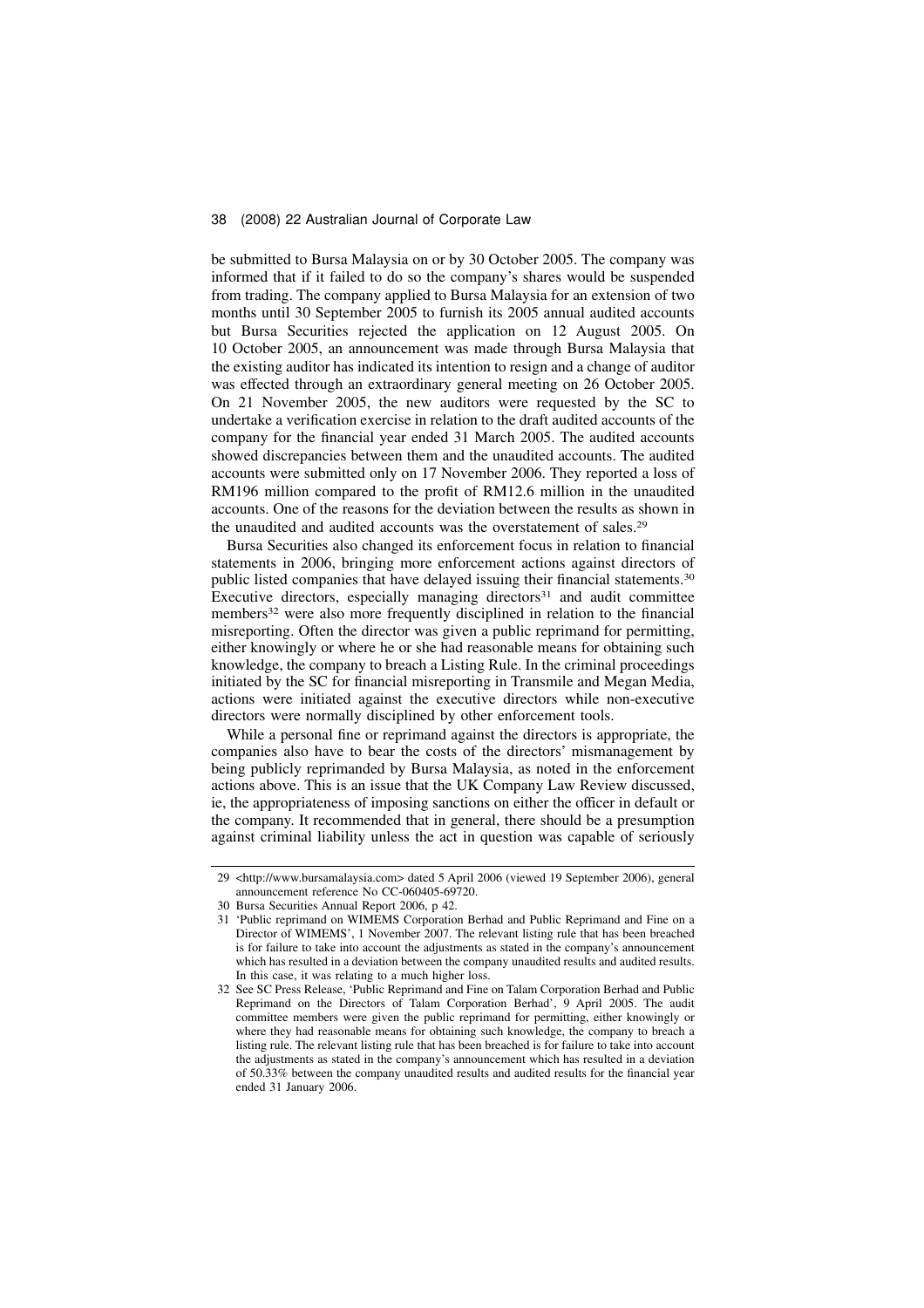damaging the company and where making the individual personally liable would have a sufficient deterrent effect.<sup>33</sup> The UK Companies Act 2006 also provides that a director is liable to compensate the company for any loss suffered by the company as a result of any untrue or misleading statement in the directors' report, the directors' remuneration report, a summary financial statement so far as it is derived from either of those reports or the omission from the report of anything required to be included in the report.<sup>34</sup> The court may order the directors who were party to the approval of the defective accounts or report to bear the costs of the application and any reasonable expenses incurred by the company in connection with or in consequence of the preparation of revised accounts or a revised report.<sup>35</sup> It is also worth noting that in some of the companies that have been subject to enforcement actions by the securities market regulators in Malaysia, there have been previous instances of financial misreporting where there were inaccuracies and discrepancies between the unaudited and audited figures for previous financial years. For example, in Goh Ban Huat's case, there were discrepancies between the unaudited and audited figures for the financial year ended 2002 and 2003.<sup>36</sup> In such cases, it is the officers in default who should have enforcement action taken against them, and in cases of persistent contravention, criminal prosecutions should be initiated.

While 2007 saw several criminal proceedings for financial misreporting,<sup>37</sup> criminal prosecutions were not taken in all cases. The SC has utilised its power to offer compounds, that is monetary penalties, to settle the issue, under s 373 of the CMSA 2007 prior to commencing criminal prosecutions.<sup>38</sup> In Transmile, an offer to compound was made to the non-executive directors who did not pay it. Criminal prosecutions were only commenced when they failed to accept the offer and pay the monetary penalty. In contrast, in Hospitech Resources Berhad's case, the SC made an offer to compound to the managing director of the company. The offer was made in relation to the application by the company for listing on the MESDAQ market in which the prospectus

<sup>33</sup> UK CLR, Modern Company Law: Final Report, 2001, p 315. See also D C Langevoort, 'Duties of the Modern Corporate Executive: Article & Essay: on Leaving Corporate Executives "Naked, Homeless and Without Wheels": Corporate Fraud, Equitable Remedies, and the Debate over Entity versus Individual Liability' (2007) 42 Wake Forest L Rev 627.

<sup>34</sup> Sections 454–462 of the UK Companies Act 2006; see also s 463 of the UK Companies Act 2006.

<sup>35</sup> See s 456(5) of the UK Companies Act 2006:

<sup>(5)</sup> For this purpose every director of the company at the time of the approval of the accounts or report shall be taken to have been a party to the approval unless he shows that he took all reasonable steps to prevent that approval.

<sup>(6)</sup> Where the court makes an order under subsection (5) it shall have regard to whether the directors party to the approval of the defective accounts or report knew or ought to have known that the accounts or report did not comply with the requirements of this Act (or, where applicable, of Article 4 of the IAS Regulation), and it may exclude one or more directors from the order or order the payment of different amounts by different directors.

<sup>36</sup> See <http://www.bursamalaysia.com>.

<sup>37</sup> See <http://www.sc.com.my/eng/html/enforcement/CriProsecution2007.html>.

<sup>38</sup> See the former s 124 of the SIA 1983. In 2007, there were two cases compounded by SC involving the submission of false and misleading statements as to company's financial statements in the annual report.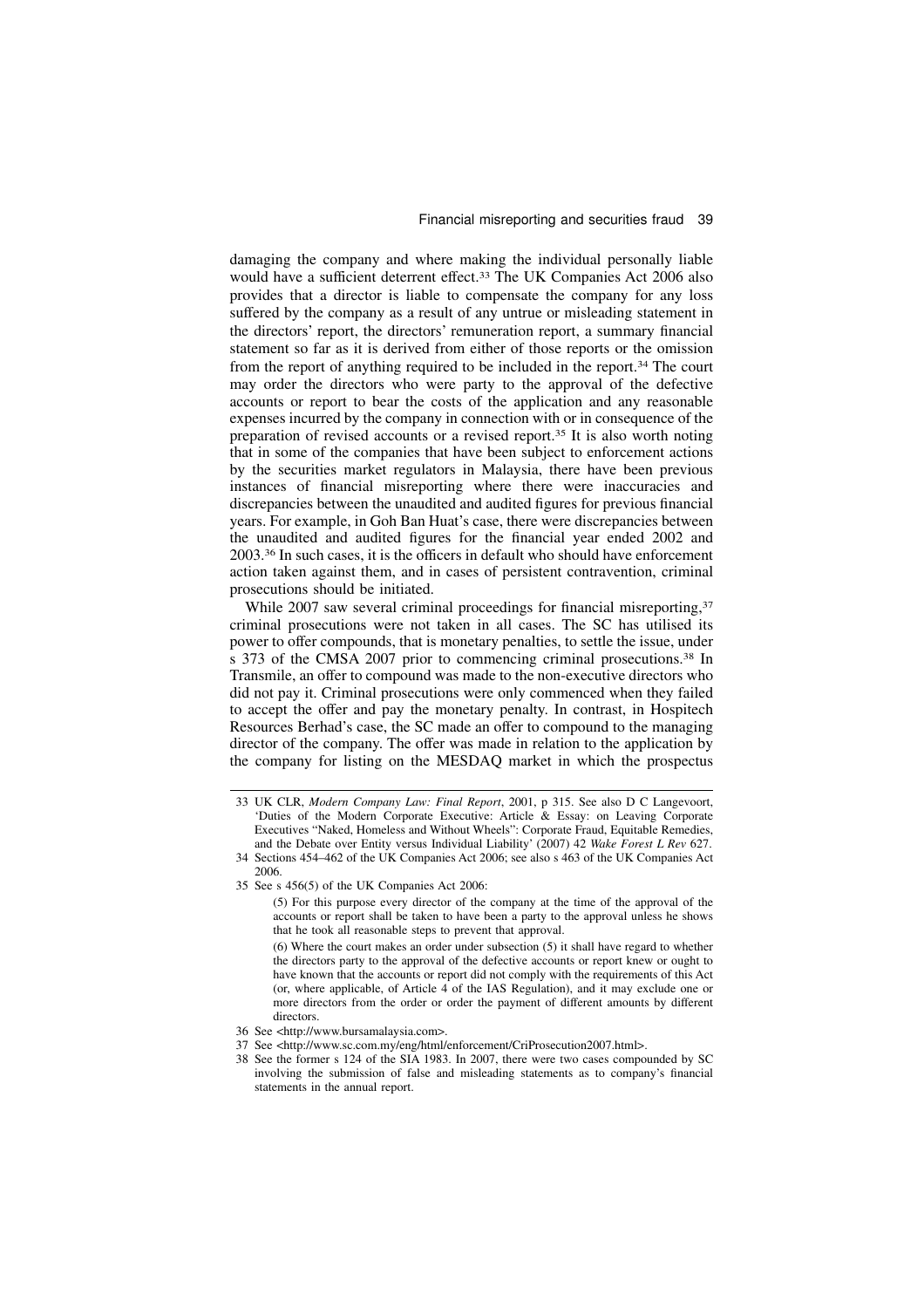issued by the company contained false revenue figures in relation to one of the company's subsidiaries.<sup>39</sup>

# (d) Other enforcement tools

The SC has also made use of its power to request several listed companies to reissue their accounts.<sup>40</sup> On 24 June 2005, Bursa Securities issued a public reprimand to Oilcorp Berhad for failure to ensure that the annual audited accounts for the financial year ended 31 December 2003 were factual, clear, unambiguous, accurate and succinct to enable investors to make informed investment decisions. The company's audited results were RM3.333 million lower than the unaudited results which were stated as RM15.333 million.<sup>41</sup> The SC had then taken action against Oilcorp Berhad on 24 March 2005 by requesting that the company reissue its accounts.<sup>42</sup> Another company, Aktif Lifestyle Corporation Berhad, was publicly reprimanded on 4 May 2005 and requested to reissue its accounts to ensure that the company's consolidated financial statements complied with approved accounting standards.<sup>43</sup>

Another listed company, Talam Corporation Bhd, was also requested by the SC to reissue its financial statements for 2006 and 2007.<sup>44</sup> The company, as well as several of its directors, were also publicly reprimanded and fined by Bursa Malaysia for failure to furnish quarterly reports and the annual report within the time frame required by the Bursa Securities Listing Requirements as well as for inconsistencies between its unaudited and audited accounts for the financial year ended 31 January 2006. The company's auditor, Ernst & Young, had indicated that it did not have sufficient evidence to satisfy itself that the accounting treatment of several transactions by the company was appropriate.

An interesting challenge to the enforcement action taken by the securities regulators was initiated by a listed company, Nasioncom. Bursa Malaysia had issued a public reprimand to the company and several of its directors for failure to submit its annual audited accounts and quarterly reports on time.<sup>45</sup> The company indicated that it intended to compel Bursa Malaysia to allow more time for the company to issue its financial accounts for the fourth quarter

<sup>39</sup> SC Press Release, 'SC Imposes RM500000 compound on Hospitech director', 23 November 2006.

<sup>40</sup> The UK Companies Act 2006 provides that while the directors have the power to voluntarily revise defective accounts and reports, ie, the company's annual accounts, the directors' remuneration report or the directors' report, or a summary financial statement of the company, the Secretary of State or person authorised by him may apply to court to order the directors of the company to prepare revised accounts or a revised report; see above nn 34–35.

<sup>41 &</sup>lt;http://www.bursamalaysia.com>, Company announcement reference No 00-050429- C1AB0, dated 29 April 2005.

<sup>42</sup> See ss 454–462 of the UK Companies Act 2006 where the Secretary of State or person authorised by him may apply to court to order the directors of the company to prepare revised accounts or a revised report.

<sup>43 &</sup>lt;http://www.sc.com.my> dated 4 May 2005 (accessed 16 September 2006).

<sup>44 &</sup>lt;http://www.sc.com.my>; Chan Ching Thut, 'SC asks Talam to reissue financial statements', The STAR, StarBiz, Thursday 4 October 2007, B1.

<sup>45</sup> Bursa Securities Media Release, 18 December 2007.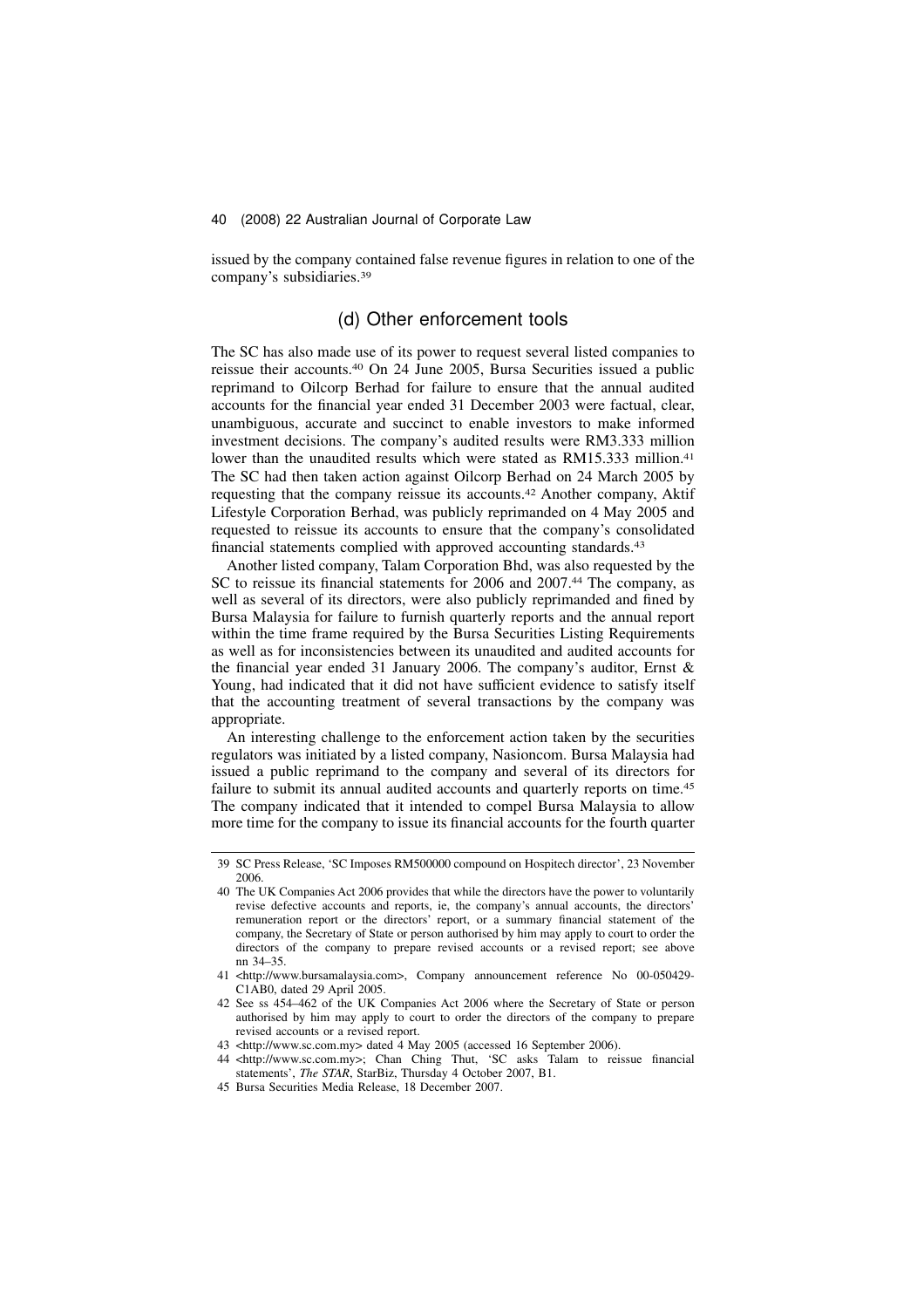ended 31 December 2006.<sup>46</sup> Nasioncom was found to have inflated its revenue figures for the financial year ended 31 December 2005 and had been reprimanded for the misleading information. Several directors have also been charged in relation to the misleading information. Nasioncom stated that the preparation of the quarterly reports could not be conducted on time as some financial documents were currently in the possession of the SC and because some key personnel had resigned following the investigation initiated by the SC into the 2005 inflated earnings. Several of the company's directors have been charged with either authorising the making of false and misleading statements or abetting the commission of the offence.<sup>47</sup> Bursa Securities has also ordered the companies concerned to appoint an external auditor to conduct a limited review on the company's next four quarterly reports.

Other enforcement actions that are available to the regulator is delisting or suspending share trading and the disqualification of directors. In relation to financial statements, Bursa Securities has exercised its power to suspend the trading of a non-compliant company that has not been able to submit its financial statements, and has indicated that it may initiate delisting procedures against companies that fail to issue outstanding financial statements.<sup>48</sup>

The table below shows enforcement actions taken against listed companies in relation to a breach of the Listing Requirements that involves financial statements.<sup>49</sup> In most cases, financial misreporting is often preceded or accompanied by a delay in submitting the financial statements on time.

<sup>49</sup> Annual Reports of 2004 and 2006 did not contain categorisation of the type of non-compliance. See below Bursa Securities Annual Report 2006.

| <b>Sanctions</b><br>imposed      | PLCs | Directors/<br>principal<br>officers of<br><b>PLCs</b> | Advisers | <b>Sponsors</b> | Total |
|----------------------------------|------|-------------------------------------------------------|----------|-----------------|-------|
| Warnings/reminder 182<br>letters |      | 32                                                    | 7        | 4               | 223   |
| Private reprimand                | 50   | 4                                                     | 1        | $\Omega$        | 55    |
| Public reprimand                 | 32   | 29                                                    | 0        | 0               | 61    |
| Public reprimand<br>and fine*    | 38   | 17                                                    | 0        | $\theta$        | 55    |
| Total                            | 300  | 82                                                    | 8        | 4               | 394   |
| *total fines(RM<br>million)      | 2.1  | 1.7                                                   |          |                 | 3.8   |

<sup>46 &#</sup>x27;Bursa erred in rejecting appeal, saya Nasioncom', The STAR, StarBiz, Tuesday 10 July 2007, B6.

<sup>47</sup> The directors are Datuk Chee Kok Wing, Shamsul Khalid Ismail, Mah Soon Chai and Tan Teck Hong. See below n 53.

<sup>48</sup> Bursa Malaysia Media release, 'Imposition of suspension on trading of securities due to delay in submission of financial statements', 30 November 2007.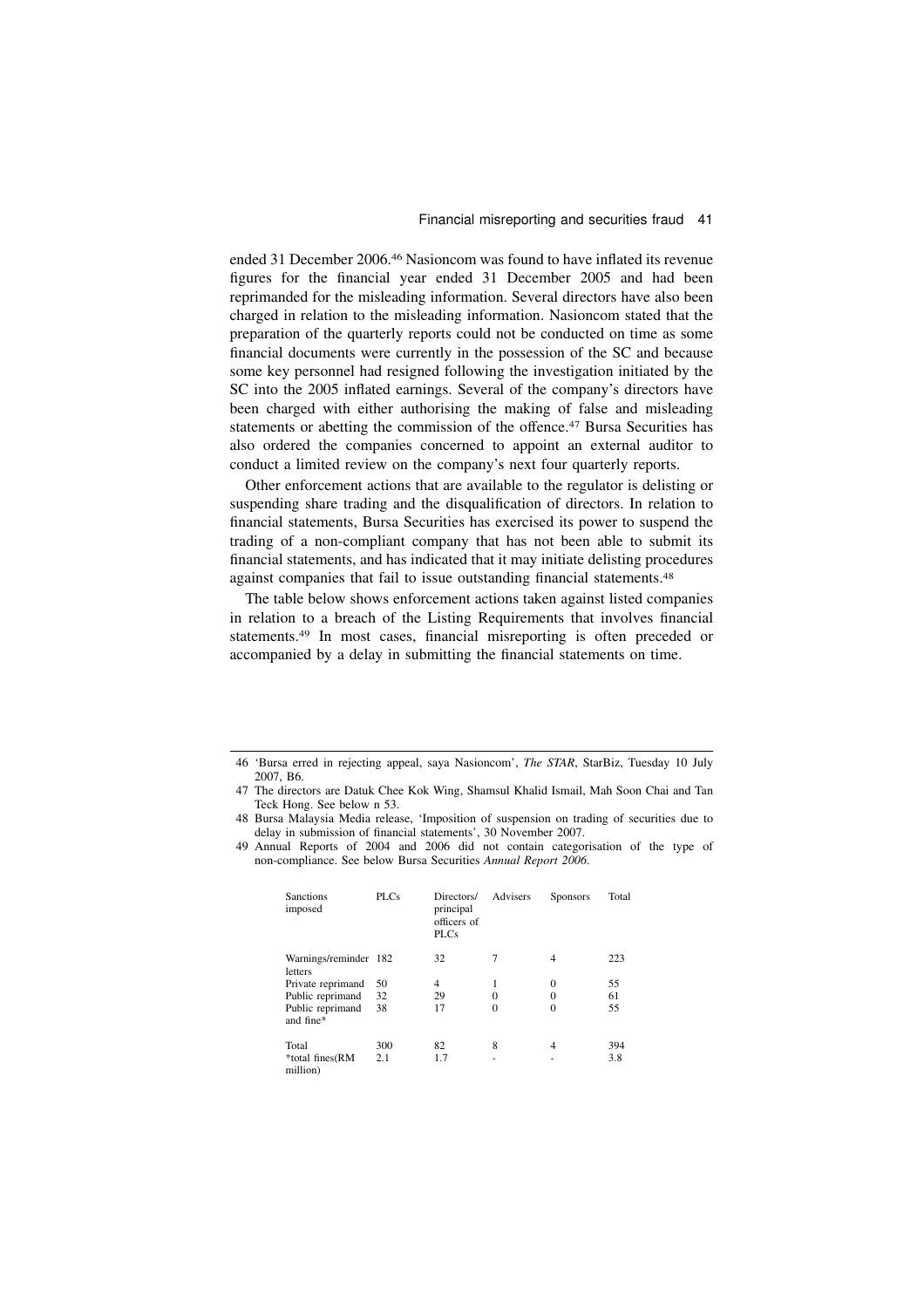### Table A

|                                                             | 2003                                                                                                   |                               | 2005 |                                |
|-------------------------------------------------------------|--------------------------------------------------------------------------------------------------------|-------------------------------|------|--------------------------------|
| Failure to furnish<br>annual audited<br>accounts on time    | 4 (public<br>reprimand)<br>*1 company<br>was given a<br>warning, ie,<br>caution $\&$<br><i>impress</i> | 16 (Total fine<br>RM 405,500) |      | 20 (Total fine<br>RM1,679,000) |
| Failure to furnish<br>annual<br>accounts/reports on<br>time | 4 (public<br>reprimand)                                                                                | 4 (total fine)<br>RM 68,750)  |      | 9                              |

Source: KLSE Annual Report 2003; Annual Report of Bursa Securities 2005.

A search of the Bursa Malaysia website showed that there were eight companies that had enforcement actions taken against them in 2007 as compared to three companies in 2006.

# Table B — Enforcement action by Bursa Securities taken against companies relating to financial misreporting, ie, where there is discrepancies between the unaudited and audited accounts

| Types of 'sanctions'                                                                                                                                                                | 2006 | 2007 |
|-------------------------------------------------------------------------------------------------------------------------------------------------------------------------------------|------|------|
| 1 Public reprimand on companies                                                                                                                                                     |      | 8    |
| 2 Public reprimand on directors — 'for permitting, either<br>knowingly or where he had reasonable means of obtaining<br>such knowledge, a listed issuer to commit a breach of these | 3    | 6    |
| Requirements' and fine<br>3 External auditor to be appointed to review accounts prior to 1<br>submission to Bursa                                                                   |      |      |

Source: Bursa Securities Press Release 2006, 2007

# 3 Private enforcement — shareholders' litigation

The Annual Report of the SC showed that it has encountered several cases where the profits were significantly overstated through the creation of fictitious sales and debtors, the use of fictitious invoices and diversion of company funds to related parties, increasing earnings by deferring current year's cost to future years by categorising such cost items in the balance sheet and by boosting profits by not eliminating inter-company transactions through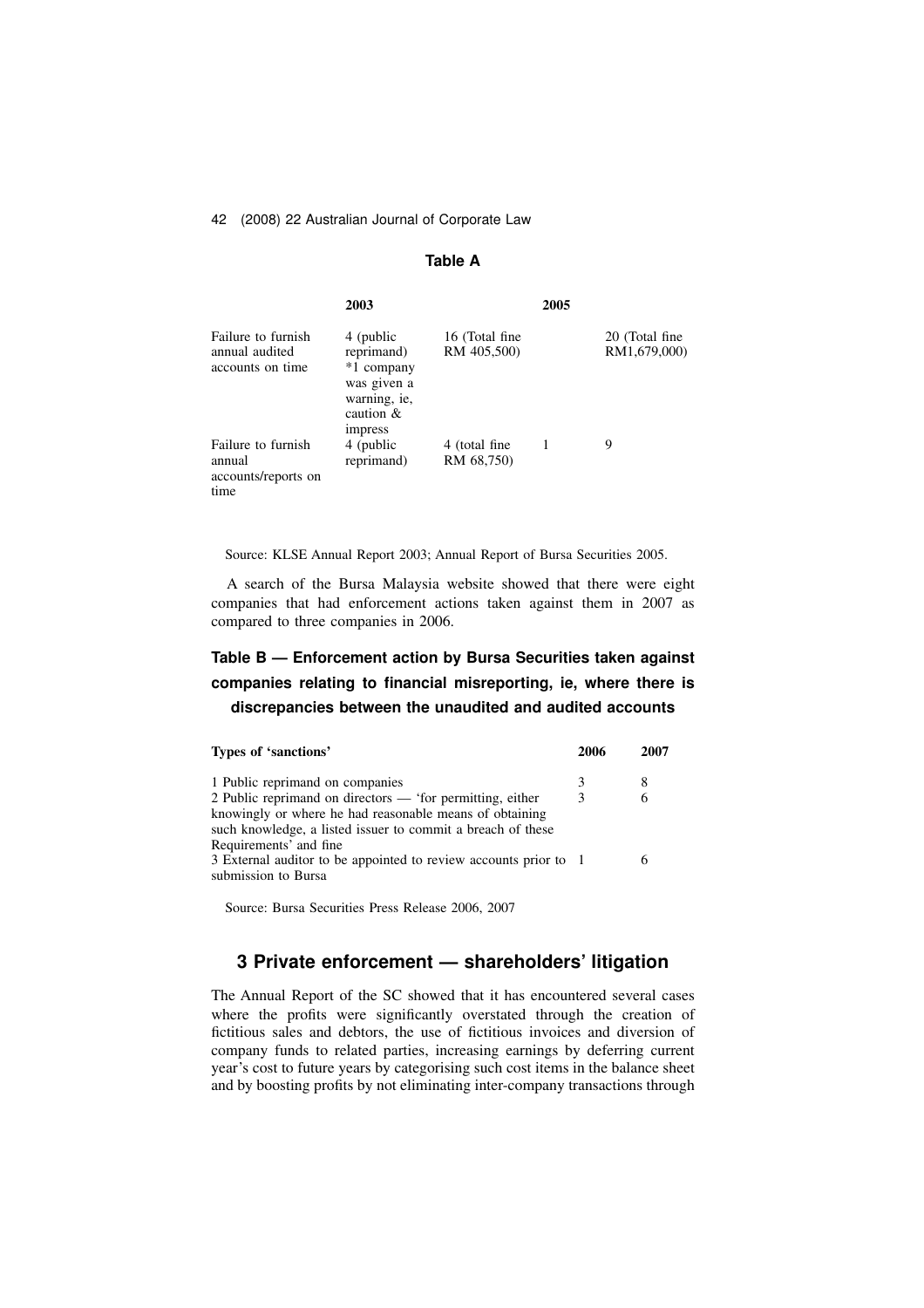the use of a third-party intermediary.<sup>50</sup> An example is the conviction of Lim Chai Hock on 3 September 2003, a former managing director of a wooden furniture manufacturer, for authorising the furnishing of false statements to the Kuala Lumpur Stock Exchange (now Bursa Securities). The investigation revealed numerous forged documents used to boost the profits of the Tat Sang Group.<sup>51</sup> In the case of Transmile, the final report of the special audit which the SC required the company to conduct revealed that there were several transactions which could not be substantiated, where some payments were not recorded while there were several fabricated invoices. Interestingly, there was also the possibility of under-billing or non-billing of transactions with CEN Worldwide Sdn Bhd, a company associated with several of Transmile's directors.<sup>52</sup> On 19 June 2007, the company announced that it had lodged a police report in respect of the false documents. In the case of Megan Media, the auditors discovered the possibility of fake trade debtors and creditors as well as misappropriation of company's assets.<sup>53</sup>

While financial misreporting is enforceable by the regulators under the CMSA 2007 and the Companies Act,<sup>54</sup> it is arguable that this does not provide shareholders with a cause of action under the common law. Financial misreporting enables the controllers of the company to enter into transactions that are not in the best interests of the company. It is often a method adopted to cover misappropriation of assets or abuse of position to obtain private benefits. As such the financial misreporting may be used to cover up breaches of the duty of loyalty that directors owe the company. It is possible that the financial misreporting may also give rise to a breach of the duty of care in the directors' failure to keep themselves informed of the company's financial position. An action for damages for breach of duty of care requires the company to have suffered loss, thus it is possible that where the company is penalised for financial misreporting, the directors are in breach of the duty of care. The Malaysian Companies (Amendment) Act 2007 has introduced a new statutory provision which states that:

directors of a public company or subsidiary of a public company shall have in place a system of internal control that will provide reasonable assurance that . . . all transactions are properly authorised and that they are recorded as necessary to enable the preparation of true and fair profit and loss accounts and balance sheets and to give a proper account of the company's assets.

Thus financial misreporting is now arguably a contravention of the Companies Act 1965 in addition to being a contravention of the CMSA 2007 for making

<sup>50</sup> Securities Commission, Annual Report 2005, pp 259–60; Annual Report 2004, p 257.

<sup>51</sup> Securities Commission, Annual Report 2003, p 287.

<sup>52</sup> CEN Worldwide Sdn Bhd is owned by CEN Sdn Bhd and two of the directors of Transmile were also on the board of CEN Sdn Bhd. Khiudin Mohd one of the directors of Transmile which has been charged by SC is a director of CEN Sdn Bhd. Another director, Gan Eu Jin, is the nephew of Transmile's founder Gan Boon Aun. <http://announcements> bursamalaysia.com, 'Transmile Group Berhad Final report on Special Audit', announced 16 June 2007.

<sup>53 &#</sup>x27;20-06-2007: Megan Media an affected listed issuer', at <http:www.theedgdedaily.com>.

<sup>54</sup> Dato Chee Kok Wing was charged with an offence under the Companies Act 1965 for authorising the making of false statements in documents which are used in the preparation of financial statements contained in the annual report for 2005 for NasionCom Holdings Bhd, at <http://www.sc.com.my/eng/html/enforcement/CriProsecution2007.html>.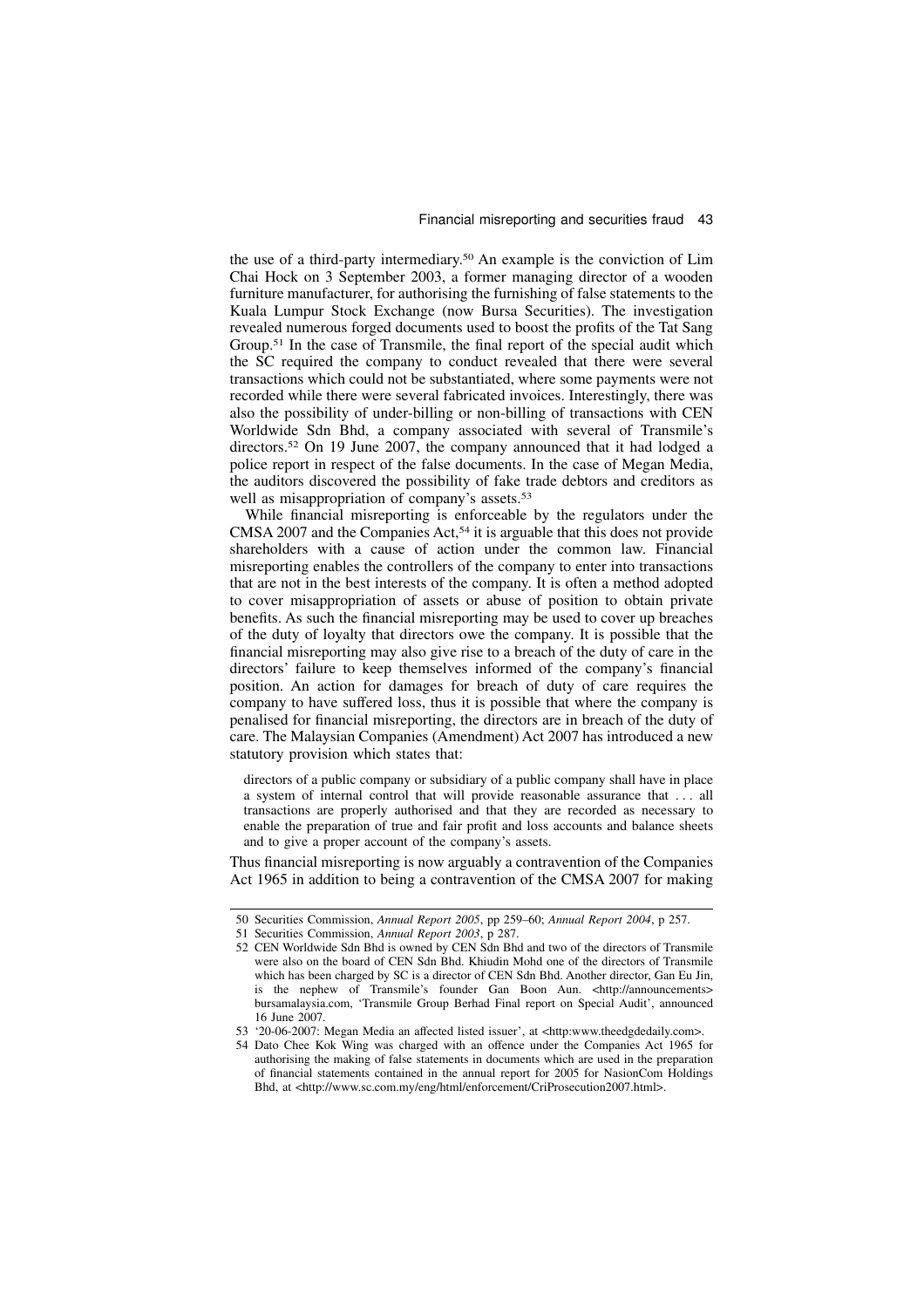a false and misleading statement. There is a scarcity of Malaysian cases on the breach of the duty of care in general and specifically involving the failure of the directors to keep themselves informed of the company's financial position.<sup>55</sup> In contrast, it has been held in Australia that where a director made misleading or incomplete disclosure in circumstances where the information to be disclosed was known to the director, there is a failure to exercise the duty of care and diligence.<sup>56</sup>

Financial misreporting in some of the enforcement actions taken is often preceded or accompanied by delay in submitting the financial statements on time. (See Table A above.) In one case, the delay in submitting the financial statements to shareholders has been successfully argued to support a claim under the oppression provision, ie, s 181 of the Companies Act 1965.

In Chiew Size Sun v Cast Iron Products Sdn Bhd,<sup>57</sup> the allegation was that there was oppression and mismanagement of company's affairs and that the delay in tabling the unaudited accounts was due to no proper accounting records being kept by the company. The unaudited 1981 accounts were submitted to shareholders in 1986. The 1981 audited accounts were submitted in 1987 with the delay being attributed to computer failure. The 1981 audited accounts were only submitted after the petitioner sent a letter demanding to see the accounts. It was alleged that the delay was to enable a cover up of the misappropriation of the company's assets and unauthorised disposal of company assets by some of the directors. Dividends were also not declared since the directors stated that there were no available profits. However the shareholders argued that the absence of dividends to shareholders was unjustified when the company had available profits which had been carried forward for several years. There was also tax mismanagement due to the delay in the preparation of inadequate accounts which resulted in the company having to pay additional assessment rates and penalty tax. The court held that there was oppression and granted an order for a company auditor to examine the company records since its incorporation and to prepare proper accounts and a report for shareholders for the purpose of the valuation of company assets for the shareholders. The costs for the examination and preparation of the company's accounts and records were to be borne by the company. Once this had been done the directors of the company were required to purchase the shares of the petitioners in equal proportions.

<sup>55</sup> See further A N M Sulaiman, 'Duty of care, skill and diligence: A Survey on Non-Executive Directors in Public Listed Companies In Malaysia' (2005) 1(2) Corporate Governance L Rev 205; A N M Sulaiman, 'Revising Directors' Duty of Care, Skill and Diligence In Malaysia' (2004) 17(2) AJCL 196.

<sup>56</sup> ASIC v Vines (2006) 58 ACSR 298; [2006] NSWSC 760; BC200605863; 'Court finds against former officers of GIO Insurance', ASIC News, August 2005, Issue 86; 'Court imposes penalties on former GIO directors and clarifies role of company executives', Wednesday 2 August 2006, ASIC Media and Information Release 06-261, at <www.asic.gov.au/publications>; see 'ASIC commences civil proceedings against former officers of GIO Insurance', Wednesday 20 June 2001, ASIC Media and Information Release 01/217, 20 June 2001, at <www.asic.gov.au/publications>, where ASIC alleges that the respondents failed to exercise the duties of care and diligence required by the Corporations Law when preparing forecasts and other relevant information for consideration by the GIO Australia Board and the Due Diligence Committee.

<sup>57 [1994] 1</sup> CLJ 157.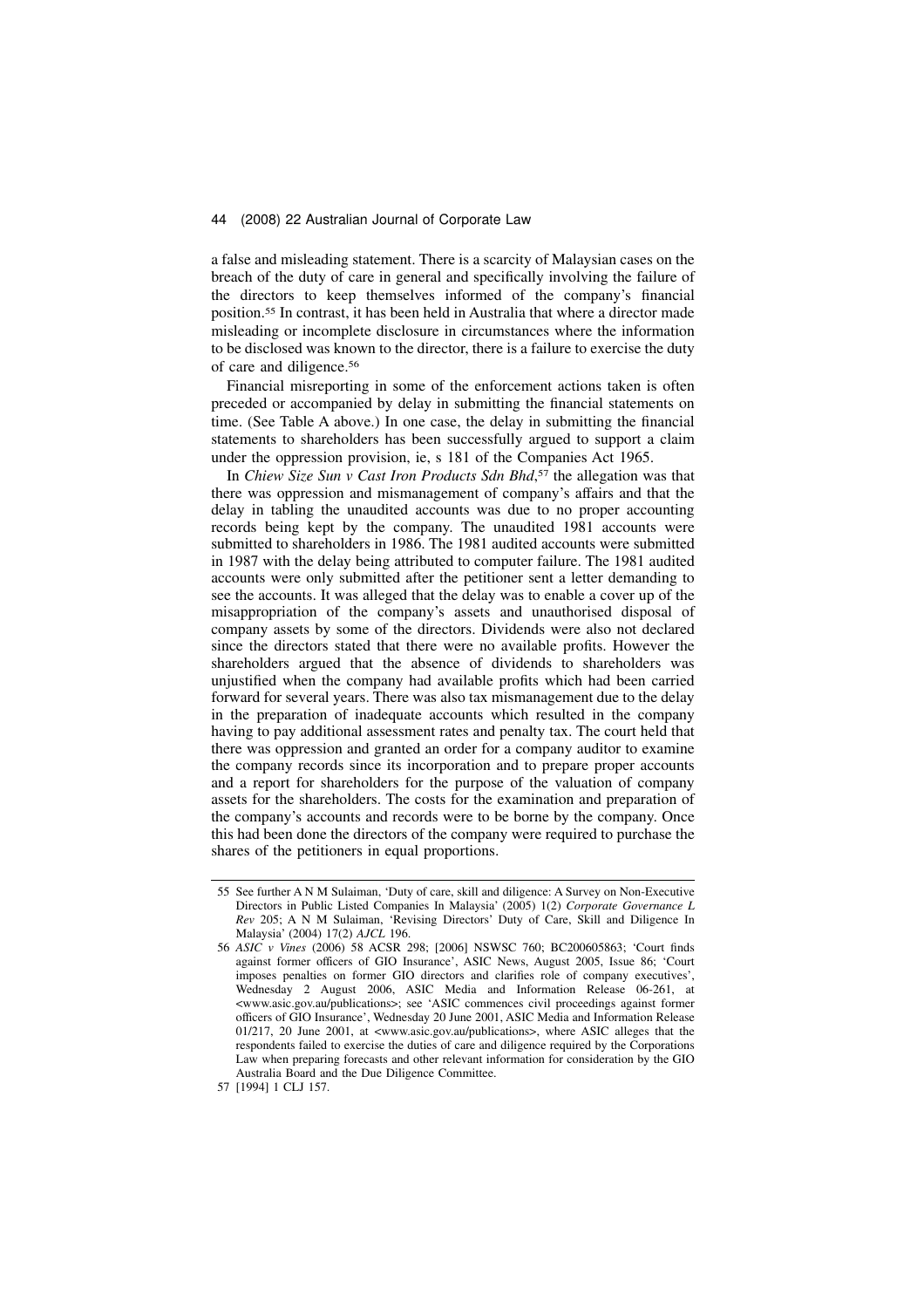#### Financial misreporting and securities fraud 45

Under the common law, general investors would have to rely on an action in misrepresentation to be compensated for losses incurred by manipulative statements.<sup>58</sup> The CMSA, however, enables civil actions to be initiated by persons who have suffered loss 'by reason of, or by relying on' the conduct of another person<sup>59</sup> amounting to false trading, market manipulation, fraudulently inducing persons to deal in securities by disseminating information that is false or misleading, using manipulative and deceptive devices,<sup>60</sup> insider trading<sup>61</sup> and offences relating to futures trading.<sup>62</sup> This private right of action accrues irrespective of whether or not 'the person has been charged with an offence in respect of the contravention or whether or not a contravention has been proved in a prosecution'.<sup>63</sup>

Nonetheless, there has not been any case brought by investors or shareholders under the CMSA 2007 (or the former SIA 1983). Malaysian investors have not taken an active stance in bringing investors-related civil proceedings and instead have relied on the regulators to initiate legal proceedings. This is despite such actions being authorised under the previous SIA 1983 as early as 2000 and now enhanced by the CMSA 2007.<sup>64</sup> Class action suits, as found in the United States<sup>65</sup> and Australia,<sup>66</sup> have also vet to

- 62 Section 210 for contravention of ss 202, 203, 204, 205, 206, 207 and 208 of the CMSA 2007.
- 63 See, eg, ss 199, 210 and 357 of the CMSA 2007.
- 64 See ss 199, 201 and 210 of the CMSA 2007.
- 65 In the United States this has been facilitated by the Private Securities Litigation Reform Act (PSLRA) of 1995, which encouraged institutional investors, ie, specifically identified public pension funds, to take the lead role in monitoring and prosecuting securities class actions.
- 66 See King v GIO Australia Holdings Ltd [2001] FCA 270; BC200101025; King v AG Australia Holdings Ltd (formerly GIO Australia Holdings Ltd) [2003] FCA 980; BC200305403; P Dawson Nominees Pty Ltd v Multiplex Ltd (2007) 242 ALR 111; [2007] FCA 1061; BC200705629; Dorajay Pty Ltd v Aristocrat Leisure Ltd (2005) 147 FCR 394; 67 IPR 124 which was commenced in late 2003, became the first Australian shareholder class action to proceed to trial in October 2007. Australia has relied on the representative action procedure under Pt IVA of the Federal Court of Australia Act 1976 (Cth). See also Duffy, above n 59; 'Class action culture spreads across Australia', The Financial Times, 8 March 2006; 'Investors Revolt — More and More Shareholders are Fighting Back with Class Actions', Business Review Weekly, 9 February 2006. See also V Morabito, 'An

<sup>58</sup> For a comparative study of the reliance on misrepresentation as a cause of action, see A F H Loke, 'The Investors' protected interest against market manipulation in the United Kingdom, Australia and Singapore' (2007) 21 AJCL 22.

<sup>59</sup> See GPG (Australia Trading) Pty Ltd v GIO Australia Holdings Ltd (2001) 117 FCR 23; 191 ALR 342 at [104] where it was held that:

The misleading conduct need not be the sole or dominant cause of the decision to invest, provided that it played a part in and contributed to the decision (Henville v Walker (2001) 75 ALJR 1410 . . . whether or not to invest in the company

See also M Duffy, 'Fraud On The Market: Judicial Approaches To Causation And Loss From Securities Nondisclosure In The United States, Canada And Australia' (2005) 29 MULR 621 at 658, citing the decisions under the Trade Practices Act 1974 (Cth) in Australia that involves the issue of causation in relation to misleading and deceptive conduct and concluding that the Australian law 'would appear already to accept that reliance by shareholders on a person or persons who had themselves relied on misleading representations by a company may be sufficient causation in the case of corporate misstatements'.

<sup>60</sup> Section 199 of the CMSA 2007 for contravention of ss 175, 176, 177, 178, 179 and 181 of the CMSA 2007.

<sup>61</sup> Section 201 for contravention of s 188 of the CMSA 2007.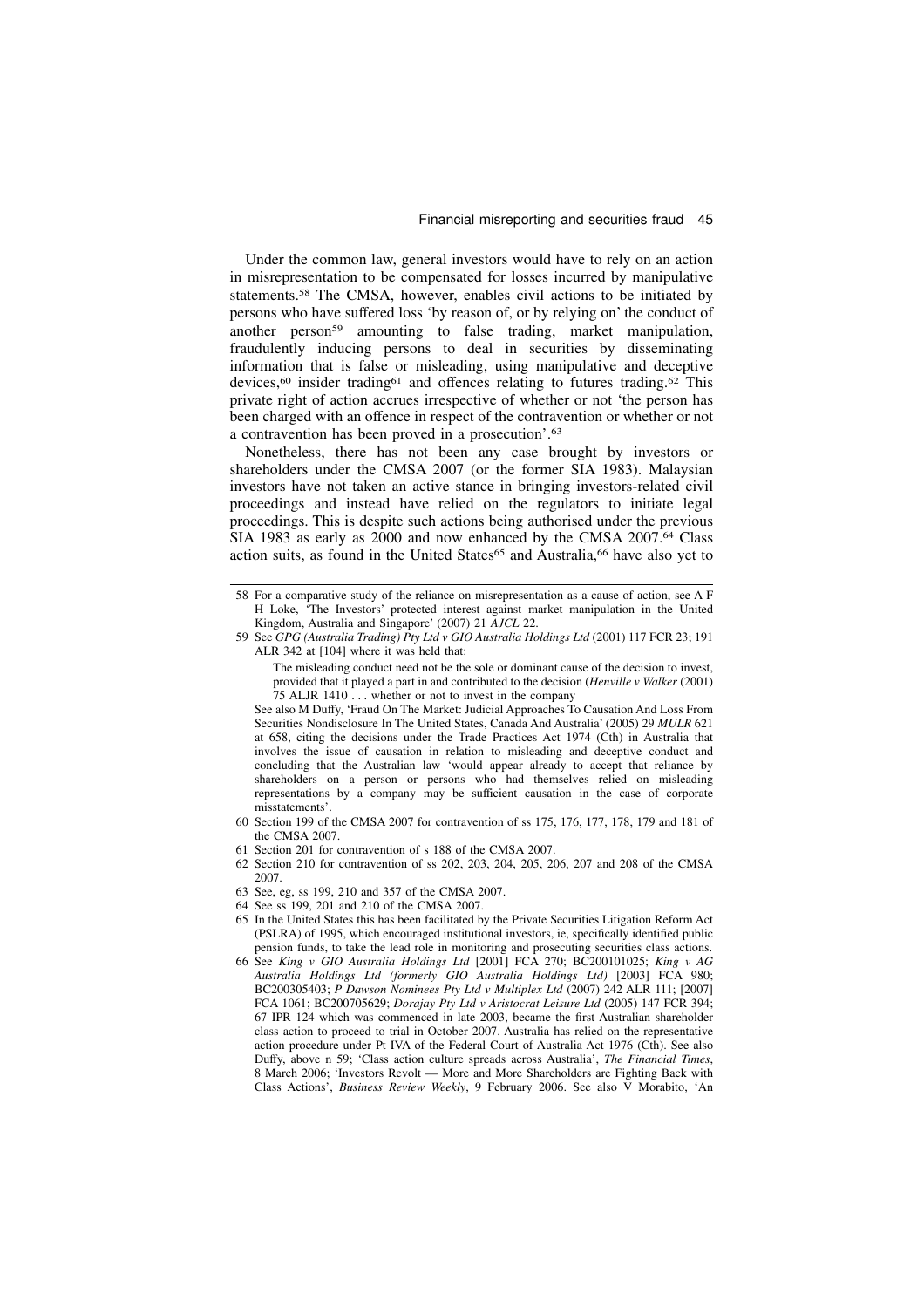become part of the popular jurisprudence of corporate and securities law in Malaysia despite the availability of representative proceedings under procedural law. While there are views that class actions are not going to be popular in Malaysia in the absence of a specific statutory provision enabling class action suits in corporate or securities law, the Australian experience indicates that this is not necessary.<sup>67</sup> However, as indicated in the US cases, the lead plaintiff in private financial misreporting enforcement proceedings is usually an institutional shareholder, normally a private pension funds.<sup>68</sup> The most prominent public pensions fund in Malaysia is the Employees Provident Fund (EPF) which currently invests in about 190 companies listed on the Bursa Securities. Its current allocation for equity investment is RM55 million<sup>69</sup> while the total net-asset-value of unit trust funds make up about 13.54% of the total market capitalisation of the Stock Exchange.<sup>70</sup> Institutional investors in Malaysia, like the EPF and unit trust funds, have often shown the characteristics of reluctant investors.<sup>71</sup> But even in more advanced economies, a civil action by investors may be a remedy of last resort. An example is an investors' class action suit against Telstra. In that case, the class action was initiated due to the regulators' failure to commence legal proceedings.<sup>72</sup> In relation to Multiplex, by contrast, ASIC obtained an enforceable undertaking which included a compensation fund payable to investors who, upon accepting the payment, waived their rights to pursue legal action.<sup>73</sup> On the other hand, Loke identifies the funding of such litigation as

- 70 As at 31 December 2006, total funds managed by licensed fund management companies in Malaysia increased by 22.6% to RM164.42 billion as compared to 2005. Unit trust funds continued to be the main source of funds under management, reaching RM121.77 billion as at end 2006, compared to RM98.48 billion as at end 2005. Other types of funds under management included funds of charitable bodies, corporate bodies, Employees Provident Funds and their contributors, government bodies/agencies, individuals, insurance companies and private pension funds: source: Securities Commission.
- 71 However, in 2005, EPF started becoming a more active investor when it rejected two corporate proposals on the ground that they were unfavourable to the pension fund and also initiated a court action for an injunction against the company's share swap exercise. The injunction was applied for and granted because EPF contended that the conduct of the EGM was improper. In this EGM, EPF demanded a poll which was not complied with by the chairman of the EGM: L Barrock, 'EPF's Audacious Move', The Edge, 4 April 2005; K Yap, 'Protecting its Equity Interest', The Edge, 4 April 2005.
- 72 See J Coffey, 'Enforcement of continuous disclosure in the Australian stock market' (2007) 20 AJCL 301; '05-391 ASIC warns Telstra on disclosure procedures', Wednesday 14 December 2005, at <http://www.fido.gov.au>.
- 73 '06-443 ASIC accepts an enforceable undertaking from the Multiplex Group', Wednesday 20 December 2006, at <http://www.fido.gov.au>.

The \$32 million compensation fund will be available to investors who contracted to purchase and held Multiplex shares between 3 February 2005 (the date ASIC believes the market should have been informed) and 24 February 2005 (the date the announcement was made). . . . In return for compensation, shareholders who accept the offer will waive

Australian Perspective on Class Action Settlements' (2006) 69(3) Mod L Rev 347. Another country that has specifically provided for class action in relation to corporate and securities law is New Zealand. See s 173 of the NZCA.

<sup>67</sup> Above nn 58 and 65.

<sup>68</sup> See R Romano, 'The Shareholder Suit, Litigation without Foundation' (1991) 7 J L Econs & Org 55 where one of the conclusions is that 'lawsuit likelihood is significantly correlated with the presence of outside block shareholders'; see also below n 75.

<sup>69</sup> A P Raj, 'EPF to raise stock market allocation', Business Times, Friday, 21 September 2007.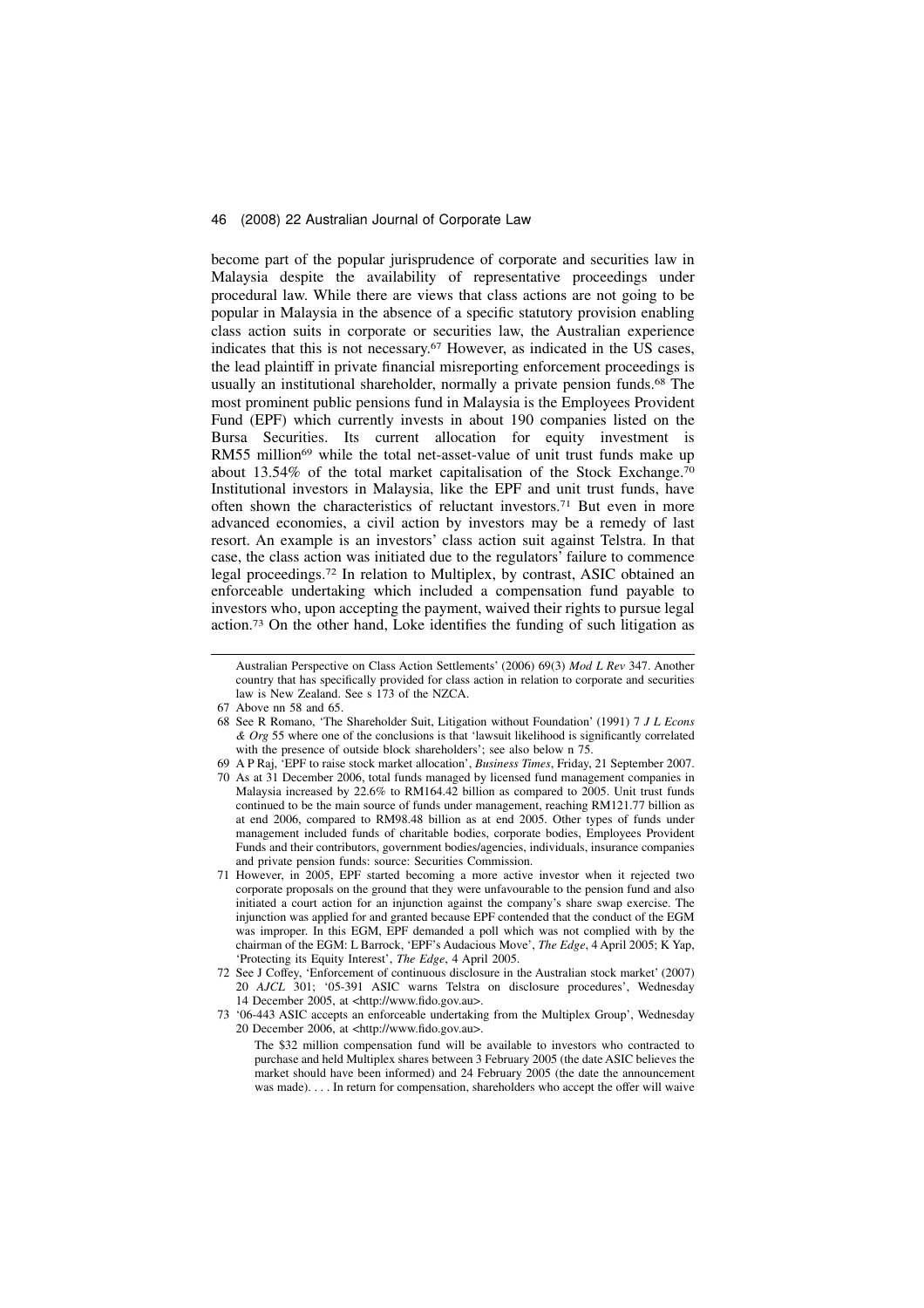a restriction on private enforcement of securities law contraventions. He has pointed out that in Australia as a result of the decision of the High Court in Campbells Cash and Carry Pty Ltd v Fostif Pty Ltd,<sup>74</sup> (Fostif's case), which upheld the validity of litigation funding agreements or arrangements for securities class action suits, more private enforcement can be expected.<sup>75</sup> Loke is of the view that the Singapore courts will be receptive to the reasoning in Fostif's case but that the paucity of private enforcement in Singapore could be due to the absence of litigation funders.

In the US, financial misreporting and overstatement of revenues, ie, misstatements and non disclosure, have been relied on by shareholders, including institutional shareholders, as the basis for a claim for recovery of the loss suffered by investors in class action suits and in some derivative actions.<sup>76</sup> The most recent cases relate to misleading statements about the financial status of US mortgage lenders. CalPERS has been actively involved in securities class action suits involving, amongst other grounds, financial misreporting. One example is the derivative action and class action suit it initiated in June 1998. CalPERS, together with the New York State Common Retirement Fund<sup>77</sup> and the New York City pension funds, filed proceedings against Cendant Corporation, alleging that Cendant issued false and misleading financial statements to the investing public about the company's income and earnings. There was also an allegation that certain former officers and directors of the company sold or filed intentions to sell over 4 million shares of Cendant common stock preceding the announcement. At the time of the filing, the pension funds estimated that they had lost approximately US\$89 million as a result of Cendant's alleged misstatements.<sup>78</sup> In 2003, the California Public Employees' Retirement System (CalPERS) also brought a class action suit against Time Warner, several of that company's present and

their right to take any legal action in respect to the issue. . . . Shareholders who are related parties, such as members of the Roberts family, directors of Multiplex and executive staff at the relevant time, are excluded from applying for compensation under this undertaking.

<sup>74 (2006) 229</sup> CLR 386; 229 ALR 58.

<sup>75</sup> See Loke, above n 58, at 29.

<sup>76</sup> See D C Langevoort, 'Duties of the Modern Corporate Executive: Article & Essay: on Leaving Corporate Executives "Naked, Homeless and Without Wheels": Corporate Fraud, Equitable Remedies, and the Debate over Entity versus Individual Liability' (2007) 42 Wake Forest L Rev 627; R B Thompson and R S Thomas, 'The Public and Private Faces of Derivative Lawsuits' (2004) 57 Vanderbilt L Rev 1747.

<sup>77</sup> The New York State Common Retirement Fund has been authorised to act as lead plaintiff in a securities class action suit against Countrywide Financial Corp alleging that certain of its officers and directors violated federal securities laws by making false and misleading statements regarding the changing quality of the company's mortgage loan portfolio. As late as April 2007, Countrywide stated that credit rating agency Moody's upgraded the rating of the company's banking segment and announced that its home loans segment was also under review for possible upgrade. Then on 12 June 2007, the company boasted of its position as the number one mortgage originator in the United States. These announcements concealed the alarming growth of loan defaulters, amongst others, which had adverse impacts on the quality of the information relating to the company's earnings and profits.

<sup>78</sup> CalPERS Press Release, 'CalPERS Emerges Victor in Cendant Securities Lawsuit — \$2.8 Billion Recovered And Cendant Corporate Governance Reforms Promised', 7 December 1999. In August 2000, CalPERS brought a securities class action lawsuit against Chubb Corporation seeking recovery of losses as a result of false and misleading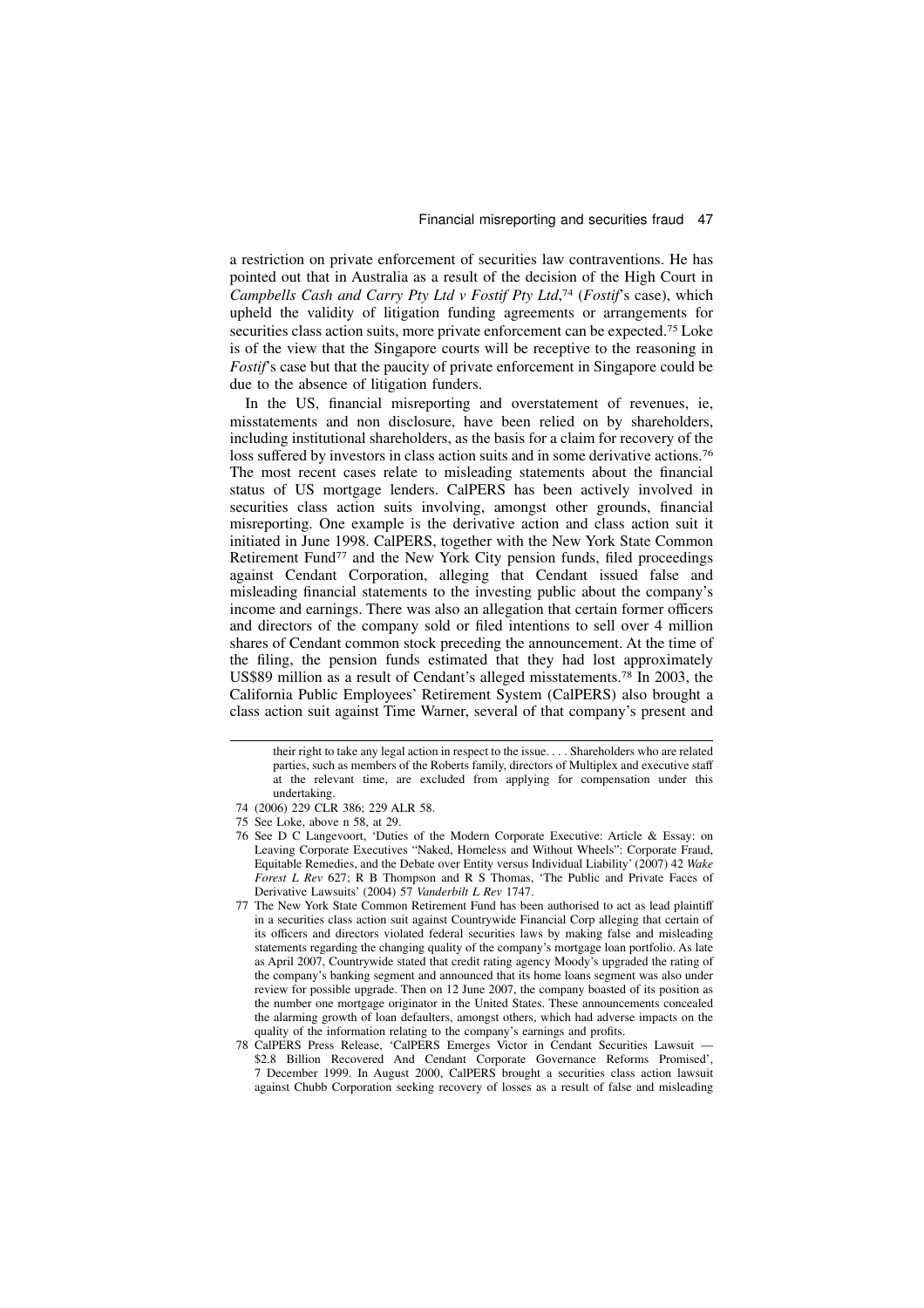former directors and officers, its accounting firm, Ernst & Young, and the company's financial advisors. The suit alleged that there were accounting irregularities in relation to the company's merger with America Online (AOL). AOL was alleged to have overstated its advertising revenue and income through the use of sham transactions and improper accounting practices before and after the merger. As a result, federal investigations were initiated and the combined company later restated revenues on three occasions for a total of more than US\$1 billion. Subsequently, there was a settlement of the suit except in relation to Ernst & Young against whom the case is pending.<sup>79</sup>

A significant issue in private enforcement is whether there are adequate legal rules to encourage shareholders activism, especially in relation to access to information. The Malaysian corporate and securities regulators, ie, the Companies Commission and the SC, have wide investigatory powers. The privilege against self-incrimination does not apply in the context of investigations conducted by these Malaysian corporate regulators<sup>80</sup> but client-lawyer privilege is specifically provided for.<sup>81</sup> While this means that the regulatory authorities' power to obtain information is wider than its counterpart in some other jurisdictions, for example, Australia,<sup>82</sup> the usefulness of the information to private litigants in Malaysia is limited.<sup>83</sup> While information obtained by the regulators may be used in any *civil* or criminal proceedings, access to the information depends on whether the regulators are willing to recognise that one of its roles is assisting victims of corporate wrongdoing to bring private actions.<sup>84</sup> ASIC, on the other hand, was of the view that when it brought civil penalty proceedings against a former executive of GIO, this would be helpful to the shareholders in their class action.<sup>85</sup> However, ASIC has also been known to resist the release of information from its investigations for use in class action claims. This was an issue in P Dawson Nominees Pty Ltd v Multiplex Ltd.<sup>86</sup>

Nonetheless, in Malaysia this problem of access to information has been addressed somewhat by several amendments to corporate and securities

- 81 Section 351 of the CMSA 2007.
- 82 See V Comino, 'High Court relegates strategic regulation and pyramidal enforcement to insignificance' (2005) AJCL 48; N Andrews, 'If the dog catches the mice: The civil settlement of criminal conduct under the Corporations Act and the Australian Securities and Investments Act' (2003) AJCL 137.
- 83 See further A N Mohd Sulaiman, 'Civil Proceedings in Companies and Securities Regulation: Access to Information for private Enforcement and Shareholders' Consent' [1999] 4 MLJ xlvi. See also A N Mohd Sulaiman, 'Overcoming regulatory Authority's Resistance to Disclose Information' [2000] 4 MLJ lxxiii.

statements and irregularities in accounting practice by the company. The suit however was dismissed by the court, at <http://www.calpers-governance.org/litigation/activity.asp> (accessed 5 December 2007).

<sup>79</sup> CalPERS Press Release, 'CalPERS Recovers \$117.7 Million in Time Warner Lawsuit', 14 March 2007, at <http://wwwcalpers.ca.gov> (accessed 5 December 2007).

<sup>80</sup> See ss 7B, 7C and 7D of the Companies Act 1965 and ss 134(2) and 151 of the Securities Commission Act 1993.

<sup>84</sup> See s 148 of the SCA 1993.

<sup>85 &#</sup>x27;ASIC commences civil proceedings against former officers of GIO Insurance', Wednesday 20 June 2001, ASIC Media and Information Release 01/217, 20 June 2001, at <www.asic.gov.au/publications>.

<sup>86 (2007)</sup> ACSR 239; [2007] FCA 1659; BC200709376.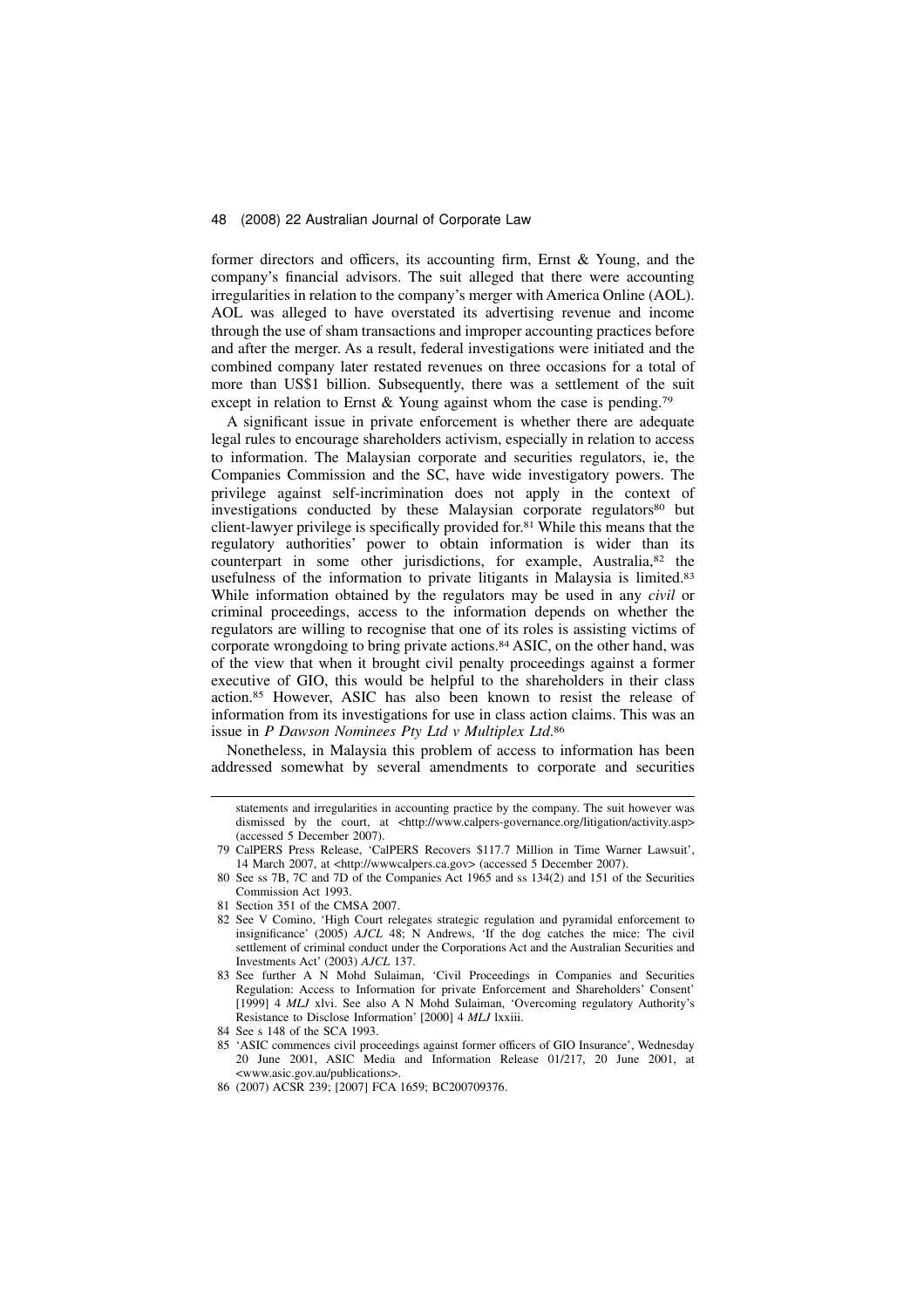legislation. For example, the statutory derivative action, ie, s 181A, introduced by the Companies (Amendment) Act 2007, enables the court to make an order 'for any person to provide assistance and information to the complainant'. This should enable shareholders to have access to information that has been gathered by the regulators. However, this access is available in relation to a derivative action and would not be available on its own or to support an action for oppression. Shareholders or investors may also now be able to find out more about any enforcement action that has been, or is being, taken by the SC. This is the result of the recent amendment to the Securities Commission Act 1993 that now allows the SC to publish information:

in the interest of the public or for the protection of investors in relation to . . . the compounding of any offence under the securities law or . . . any civil or criminal proceedings brought under the securities law and the outcome of any proceedings including any settlement whether on or out of court.<sup>87</sup>

The Companies (Amendment) Act 2007 has also given a wider power to the regulator and an 'aggrieved person' to apply for an injunction against contraventions of the Companies Act 1965.

While the cases in Malaysia have focused on enforcement actions against the company as well as directors and senior management for financial misreporting, enforcement actions have also been initiated against gatekeepers in other jurisdictions. These are auditors, securities analysts and securities attorneys who prepare, review or analyse disclosure documents.<sup>88</sup> Actions against auditors in relation to financial misreporting in Malaysia are scarce, <sup>89</sup> unlike numerous actions taken by CalPERS and the New York pension funds against Ernst & Young, which was the former external auditor in relation to the Cendant Corporation case referred to above,<sup>90</sup> and in the Time Warner merger with AOL.<sup>91</sup>

Coffee identified gatekeeper failure as a reason for the increase in financial misreporting and suggested that 'noisy withdrawal' and 'up the ladder' reporting creates one of the incentives for clients not to shop around for a favourable opinion and may contribute to preventing gatekeeper failures.<sup>92</sup> In the context of the current discussion on financial misstatements, the CMSA 2007 and the Companies Amendment Act 2007 both require disclosure to the regulatory authorities when an auditor ceases to hold office or when the auditor indicates its intention to resign as auditor. While this reform does not focus on enforcement activities, the announcement of the reason for resignation should be a signal to the shareholders and the investing public.

### 4 Conclusion

The article has given an account of recent misstatements in financial reporting involving several listed companies and explained the range of enforcement

<sup>87</sup> Section 152A of the SCA 1993 was amended.

<sup>88</sup> See Coffee, above n 1, p 457.

<sup>89</sup> Securities Commission, Press Release, 'SC sanctions Deloitte KassimChan and Hwang-DBS Securities Berhad for lapses in due diligence responsibilities', 30 August 2006. 90 CalPERS Press Release, above n 78.

<sup>91</sup> CalPERS Press Release, above n 79.

<sup>92</sup> Coffee, above n 1.